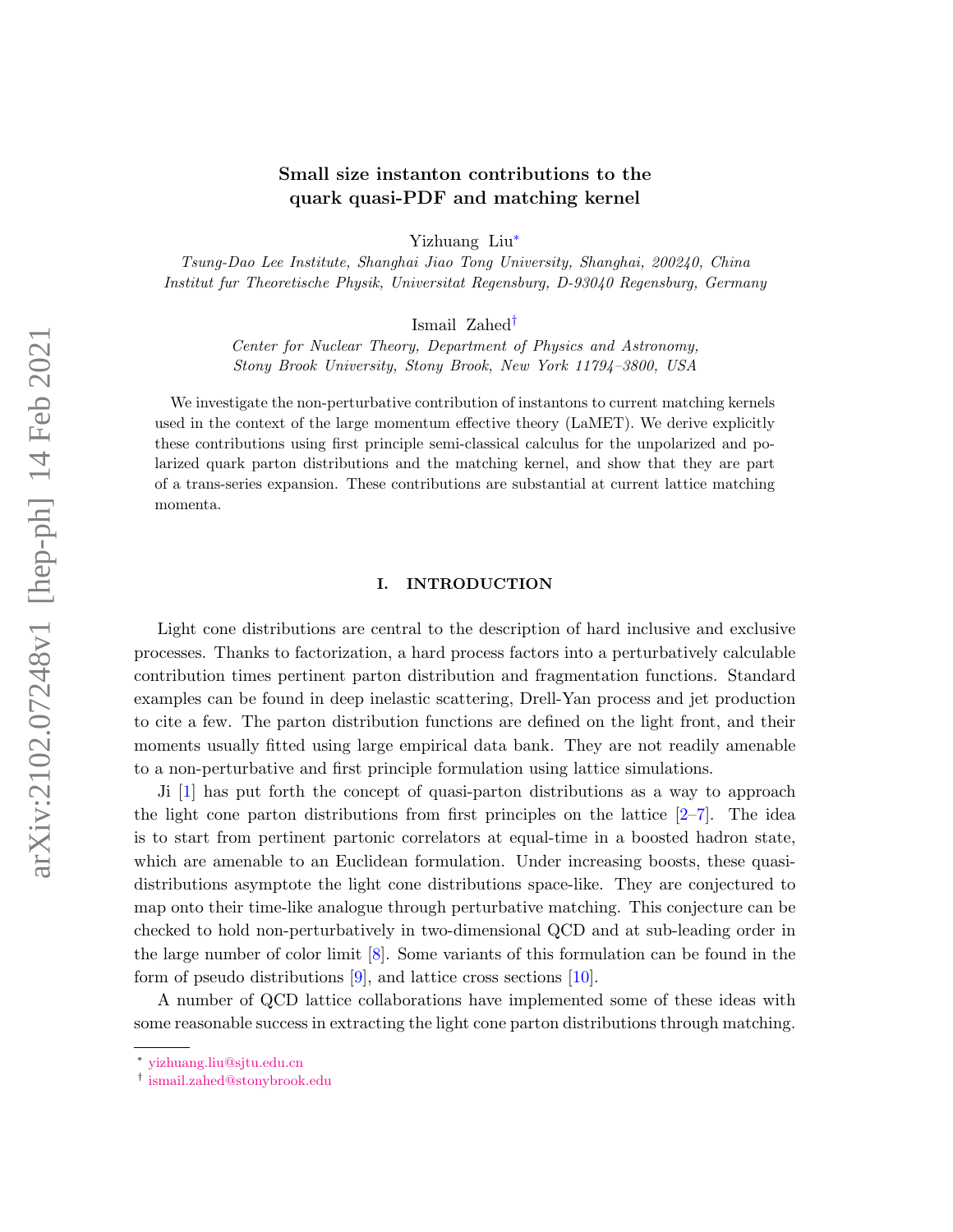Unfortunately, most simulations become increasingly noisy as the boosting is increased, making the extraction by matching limited to boosting momenta of the order of few GeV. In this range, the power corrections and non-perturbative effects are still sizable even in the matching kernel. The chief motivation of this analysis is to estimate some of these non-perturbative contributions from first principles, using QCD semi-classics.

Several QCD lattice simulations have shown that the bulk characteristics and correlations in the QCD vacuum are mostly unaffected by lattice cooling [\[11\]](#page-23-0) where quantum effects are pruned, suggesting that semi-classical gauge and fermionic fields dominate the ground state structure. At weak coupling, instantons and anti-instantons are exact classical gauge tunneling configurations with large actions and finite topological charge which support exact quark zero modes with specific chirality.

The large size instanton and anti-instanton configurations in the QCD vacuum are at the origin of the spontaneous breaking of chiral symmetry and the origin of mass. They still lack the long-range characteristics of the gauge fields necessary for the disordering of the large Wilson loops in the quenched approximation, although some form of screening in the full theory may not require that.

The small size instantons and anti-instantons configurations contribute ideally to short distance processes through weak coupling semi-classics, although they become increasingly rare as their density wanes out. It is the purpose of this work to explore their contribution to matching kernels in the quasi-parton approach [\[12\]](#page-23-1), following the recently suggested program to consider the role of small size instantons in semi-inclusive processes [\[13\]](#page-23-2). Our analysis readily extends to the pseudo-parton program and lattice cross sections.

The outline of the paper is as follows: in section [II](#page-1-0) we briefly review some bulk aspects of the large and small instantons that are relevant for this work, with a particular discussion on the size averaging procedure. In section [III](#page-2-0) we provide results for two complementary LSZ reductions in Euclidean space. In section [IV](#page-6-0) we derive the contribution of a random ensemble of instantons and anti-instantons to the unpolarized quark parton distributions. In section [IV D](#page-11-0) the results are extended to the polarized distributions where the mixing between zero modes and non-zero modes is dominant. In section [V](#page-12-0) a one-loop gluon effect in the instanton background is considered and shown to yield a large correction to the perturbative matching kernel. Our conclusions are in section [VI.](#page-17-0)

### <span id="page-1-0"></span>II. INSTANTON EFFECTS

The bulk characteristics of the instanton liquid model are captured by the parameters [\[14\]](#page-23-3)

<span id="page-1-1"></span>
$$
n_{I+\bar{I}} \approx 1/L^4 \approx 1/\text{fm}^4 \qquad \rho \approx (1/3) \,\text{fm} \approx 1/(0.6 \,\text{GeV}) \tag{1}
$$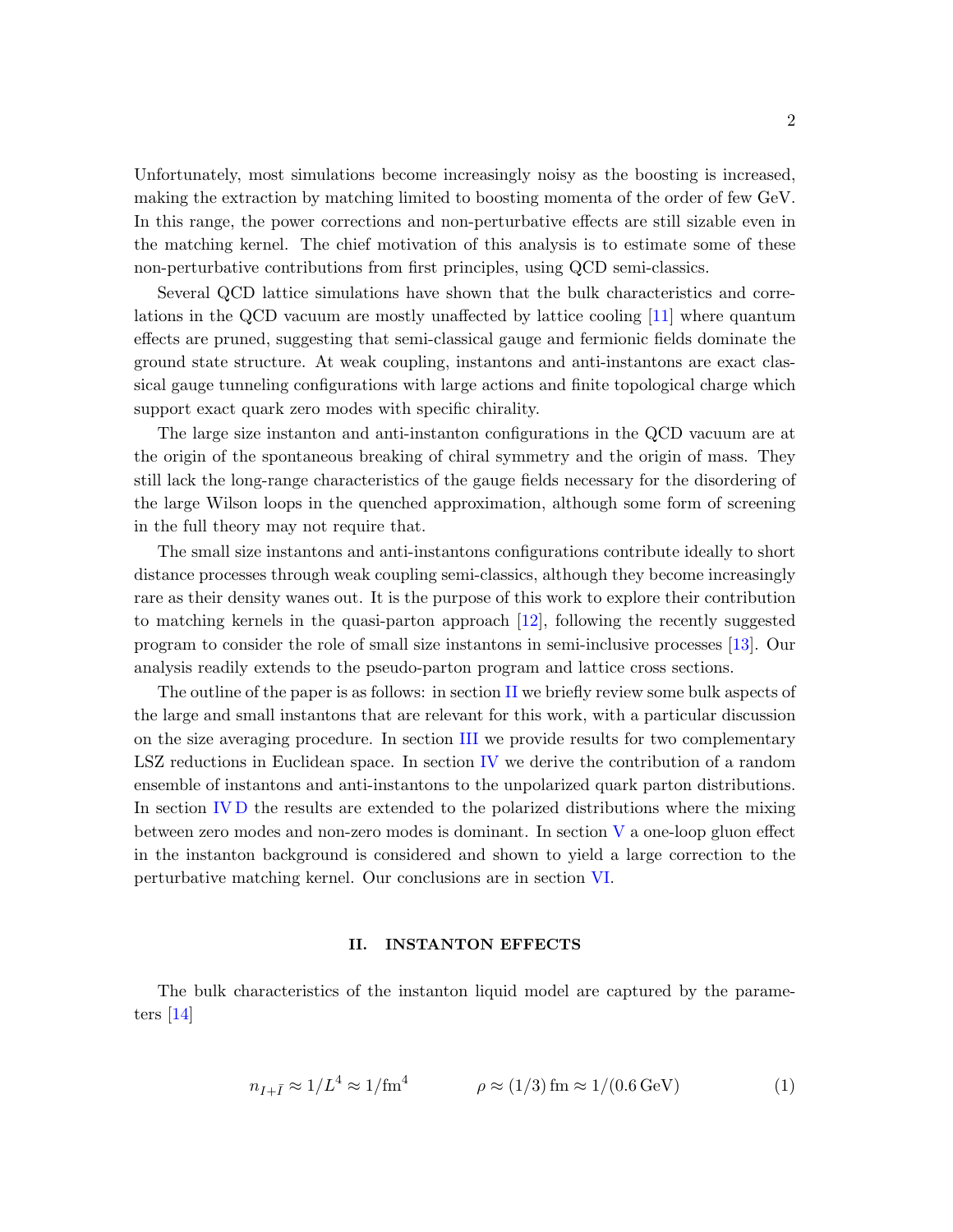for the instanton plus anti-instanton density and size, respectively. They combine in the dimensionless packing parameter  $\kappa \equiv \pi^2 \rho^4 n_{I+\bar{I}} \approx 0.1$ , a measure of the diluteness of the instanton-anti-instanton ensemble in the QCD vacuum. Previous lattice simulations using cooling methods support these observations, see [\[15\]](#page-23-4) for a review.

A more recent lattice simulation aimed at extracting the running gauge coupling constant with momentum  $[16]$ , through a pertinent ratio of 2- and 3-point gluonic functions, has suggested a larger instanton density with  $\kappa \approx 1$ . This observation at large running momenta, points at the effects from the smaller size instanton-anti-instanton configurations which are likely to affect short distance physics such as the running of the coupling, with negligible effects on the longer range mechanism of chiral symmetry breaking.

Small size instanton fields are strong, since their field strength is large. In fact, even for dominant and large size instantons with  $\rho \approx 0.30$  fm typical for chiral symmetry breaking, it is still sizable, with typicall chromo-electric and -magnetic fields  $E = B \approx \sqrt{48}/\rho^2 \approx$  $2.5 \,\text{GeV}^2$ . These fields are comparable to the current momentum extrapolations using LaMET in the hard matching kernel. Their short distance contribution can be assessed using semi-classics. For many estimates it is sufficient to use the fixed value of  $\rho \approx 0.30$  fm. However, in harder kernels the small size instantons are dominant, but their density is suppressed [\[17,](#page-23-6) [18\]](#page-23-7)

$$
\frac{dn(\rho)}{d\rho} \approx \frac{1}{\rho^5} \left(\rho \Lambda_{QCD}\right)^{b_{QCD}} e^{-C\rho^2/L^2} \tag{2}
$$

with  $b_{QCD} = 11N_c/3 - 2N_f/3 \approx 9$  (one loop) and C a number of order 1. This notwithsanding, in this regime the effective gauge coupling is weak, the action is large and the use of the semi-classical approximation is justified, with the instanton contribution leading and the gluon exchange contribution subleading. We will limit the hard instanton contributions to  $\rho \leq \rho_S$  in the hard kernel, and relegate the contributions from larger instantons with  $\rho \geq \rho_S$  to the wavefunctions [\[19\]](#page-23-8).

### <span id="page-2-0"></span>III. LSZ REDUCTION IN INSTANTON BACKGROUND

We start by recalling briefly the LSZ reduction formula for the instanton. We note that the LSZ reduction is not guaranteed unless the Euclidean field theory has an Hamiltonian interpretation, which is lacking in the instanton model of the QCD vacuum. Here it is understood as an algorithm, following the intial suggestions in  $[20, 21]$  $[20, 21]$  $[20, 21]$ . We will present the reduction in two different limits:  $1/$  the zero Euclidean momentum limit;  $2/$  the large Euclidean time limit. Both construction yield similar results modulo an infrared sensitivity noted only in the first approach. The first reduction was recently used in the discussion of the instanton contributions to the mesonic form-factors [\[13\]](#page-23-2).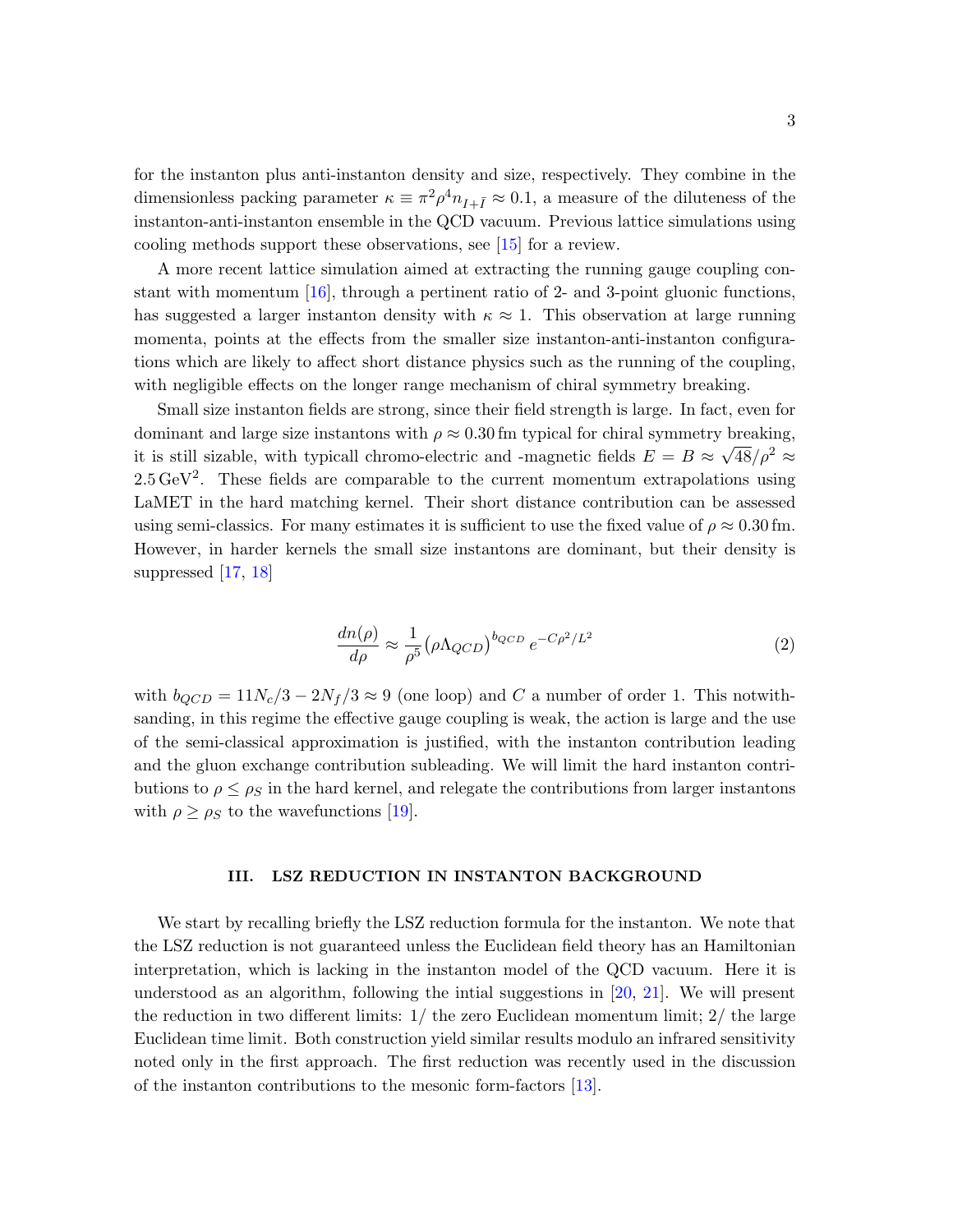#### A. Fermion propagator in an instanton

The full non-zero propagator in the instanton background in the chiral-split form reads [\[22\]](#page-23-11)

$$
S_{nz}(x,y) = \overrightarrow{\mathcal{P}_x} \Delta(x,y) \frac{1+\gamma_5}{2} + \Delta(x,y) \overleftarrow{\mathcal{P}_y} \frac{1-\gamma_5}{2}
$$

$$
= \overrightarrow{S}(x,y) \frac{1+\gamma_5}{2} + S(x,y) \frac{1-\gamma^5}{2}
$$
(3)

with the free Weyl propagators  $S_0 = 1/\overline{\partial}$  and  $\overline{S}_0 = 1/\partial$ , in the notations detailed in Appendix [A.](#page-18-0) The long derivative  $\mathbf{D} = \mathbf{\hat{\phi}} - i\mathbf{A}$  acts on the left and right respectively of the (massless) scalar propagator,

$$
\Delta(x,y) = \Delta_0(x-y) \left( 1 + \rho^2 \frac{[Ux\bar{y}U^{\dagger}]}{x^2 y^2} \right) \frac{1}{(\Pi_x \Pi_y)^{\frac{1}{2}}}
$$
(4)

with  $\Delta_0(x) = 1/(2\pi x)^2$  the free scalar propagator, and  $\Pi_x = 1 + \rho^2/x^2$ , and  $x, \bar{y}$  are convoluted with (Euclidean 4d) sigma matrices [\(A1\)](#page-18-1). Each explicit contribution is

<span id="page-3-0"></span>
$$
\overline{S}(x,y) = \left(\overline{S}_0(x-y)\left(1+\rho^2 \frac{[Ux\overline{y}U^{\dagger}]}{x^2y^2}\right) + \frac{\rho^2 \overline{\sigma}_{\mu}}{4\pi^2} \frac{[Ux\overline{\sigma}_{\mu}(x-y)\overline{y}U^{\dagger}]}{\Pi_x x^4(x-y)^2y^2}\right) \frac{1}{(\Pi_x \Pi_y)^{\frac{1}{2}}}
$$
\n
$$
S(x,y) = \left(S_0(x-y)\left(1+\rho^2 \frac{[Ux\overline{y}U^{\dagger}]}{x^2y^2}\right) + \frac{\rho^2 \sigma_{\mu}}{4\pi^2} \frac{[Ux(\overline{x}-\overline{y})\sigma_{\mu}\overline{y}U^{\dagger}]}{x^2(x-y)^2y^4\Pi_y}\right) \frac{1}{(\Pi_x \Pi_y)^{\frac{1}{2}}} \tag{5}
$$

and with U valued in  $SU(N_c)$ . When a mixture of color and spinor indices occurs, the spinor matrices act on the upper left corner of the  $N_c \times N_c$  color matrices. The zero modes and their LSZ reduction are discussed in Appendix [B.](#page-19-0)

The effects of the quark masses on the quark propagator in the instanton or antiinstanton fields, are not known in closed form. However, for small masses, the propagator can be expanded around the chiral limit, and in the instanton field it reads

<span id="page-3-1"></span>
$$
\frac{\Psi_0(x,)\Psi_0^{\dagger}(y)}{im} + S_{nz}(x,y) - im\left(\Delta(x,y)\frac{1+\gamma_5}{2} + \int d^4z \overline{S}(x,z)S(z,y)\frac{1-\gamma_5}{2}\right) + \mathcal{O}(m^2) \tag{6}
$$

Note the chiral mixing induced by the mass m. In the expansion of correlators, the  $\mathcal{O}(m)$ term may combine with the  $\mathcal{O}(1/m)$  term, to yield a finite  $\mathcal{O}(m^0)$  contribution. This will be the case below for the unpolarized quark quasi-PDF.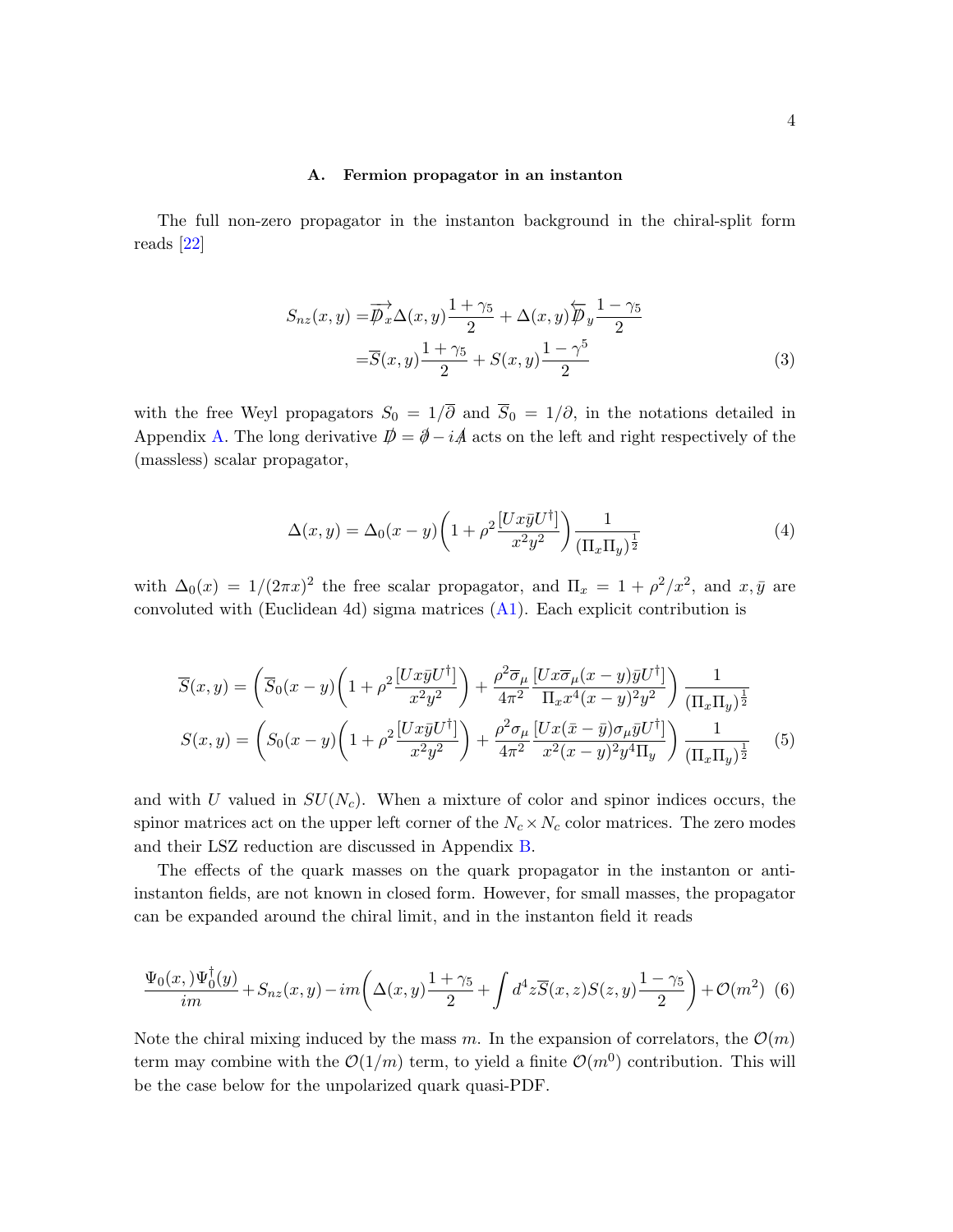### B. Euclidean zero momentum limit

The LSZ reduction of the quark propagator  $S(x, y)$  in an instanton background, is obtained by say taking its half Fourier transform  $S(k, y)$ , reducing it through  $\mathcal{S}(k, y)$ , expanding the result around the Euclidean point  $k^2 \approx 0$  and analytically continuing the result to Minkowski space. In the chiral split form [\(5\)](#page-3-0), the reduction for  $S\bar{k}$  and  $k\overline{S}$ give [\[21\]](#page-23-10)

$$
ik\overline{S}(k, z_{+}) \approx \frac{e^{+ik \cdot z_{+}}}{\Pi_{+}^{1/2}} \left(1 + \frac{\rho^{2}}{2z_{+}^{2}} \frac{Uk\overline{z}_{+}U^{\dagger}}{k \cdot z_{+}} (1 - e^{-ik \cdot z_{+}})\right)
$$

$$
S(z_{-}, k)i\overline{k} \approx \frac{e^{-ik \cdot z_{-}}}{\Pi_{-}^{1/2}} \left(1 + \frac{\rho^{2}}{2z_{-}^{2}} \frac{Uz_{-}kU^{\dagger}}{k \cdot z_{-}} (1 - e^{+ik \cdot z_{-}})\right)
$$
(7)

with  $z_{\pm} = (\pm z/2, z_{\perp})$ , while for the more involved reductions  $\overline{Sk}$  and  $\overline{k}S$  one has [\[13\]](#page-23-2)

<span id="page-4-0"></span>
$$
\overline{S}(z_{-},k)ik \approx \frac{e^{-ik \cdot z_{-}}}{\Pi_{+}^{1/2}} \left(1 - \frac{\rho^{2}}{2z_{-}^{2}} \frac{Uk \bar{z}_{-} U^{\dagger}}{k \cdot z_{-}} \left(1 - \frac{i}{k \cdot z_{-}} (1 - e^{+ik \cdot z_{-}})\right) - \frac{\rho^{2}}{m^{2}} \frac{ik}{z_{-}^{4} \Pi_{-}} \bar{\sigma}_{\mu} U z_{-} \bar{\sigma}_{\mu} U^{\dagger}\right)
$$
  

$$
i\bar{k}S(k,z_{+}) \approx \frac{e^{+ik \cdot z_{+}}}{\Pi_{+}^{1/2}} \left(1 - \frac{\rho^{2}}{2z_{+}^{2}} \frac{Uz_{-} \bar{k} U^{\dagger}}{k \cdot z_{+}} \left(1 + \frac{i}{k \cdot z_{+}} (1 - e^{-ik \cdot z_{+}})\right) - \frac{\rho^{2}}{m^{2}} \frac{i\bar{k}}{z_{+}^{4} \Pi_{+}} \sigma_{\mu} U \sigma_{\mu} \bar{z}_{+} U^{\dagger}\right)
$$
\n(8)

Note that the Euclidean regulator  $-k^2 \approx 0 \rightarrow m^2$  was used in the last contributions appearing in [\(8\)](#page-4-0). This infrared sensitivity will be circumvented below through an alternative reduction scheme that is more commensurate with QCD lattice formulations.

# C. Euclidean large time limit

An alternative reduction scheme that will prove to be infrared safe with an almost identical outcome, consists in taking the large Euclidean time asymptotics instead, to put the quark on mass shell, a common procedure on the lattice. Specifically, the right reduction of  $\overline{S}$  is

<span id="page-4-1"></span>
$$
\lim_{T \to -\infty} \int d^3 \vec{y} e^{-i\vec{p} \cdot \vec{y}} \bar{S}(x; \vec{y}, T) \tag{9}
$$

to bring the massless quark on the energy shell without recourse to the Fourier transform and the external leg reduction. With this in mind, and collecting the results [\(C2-](#page-20-0)[C7\)](#page-21-0) from Appendix [C,](#page-20-1) we obtain the large time LSZ reduced results for the non-zero mode  $\bar{S}$  of the quark propagator in an instanton background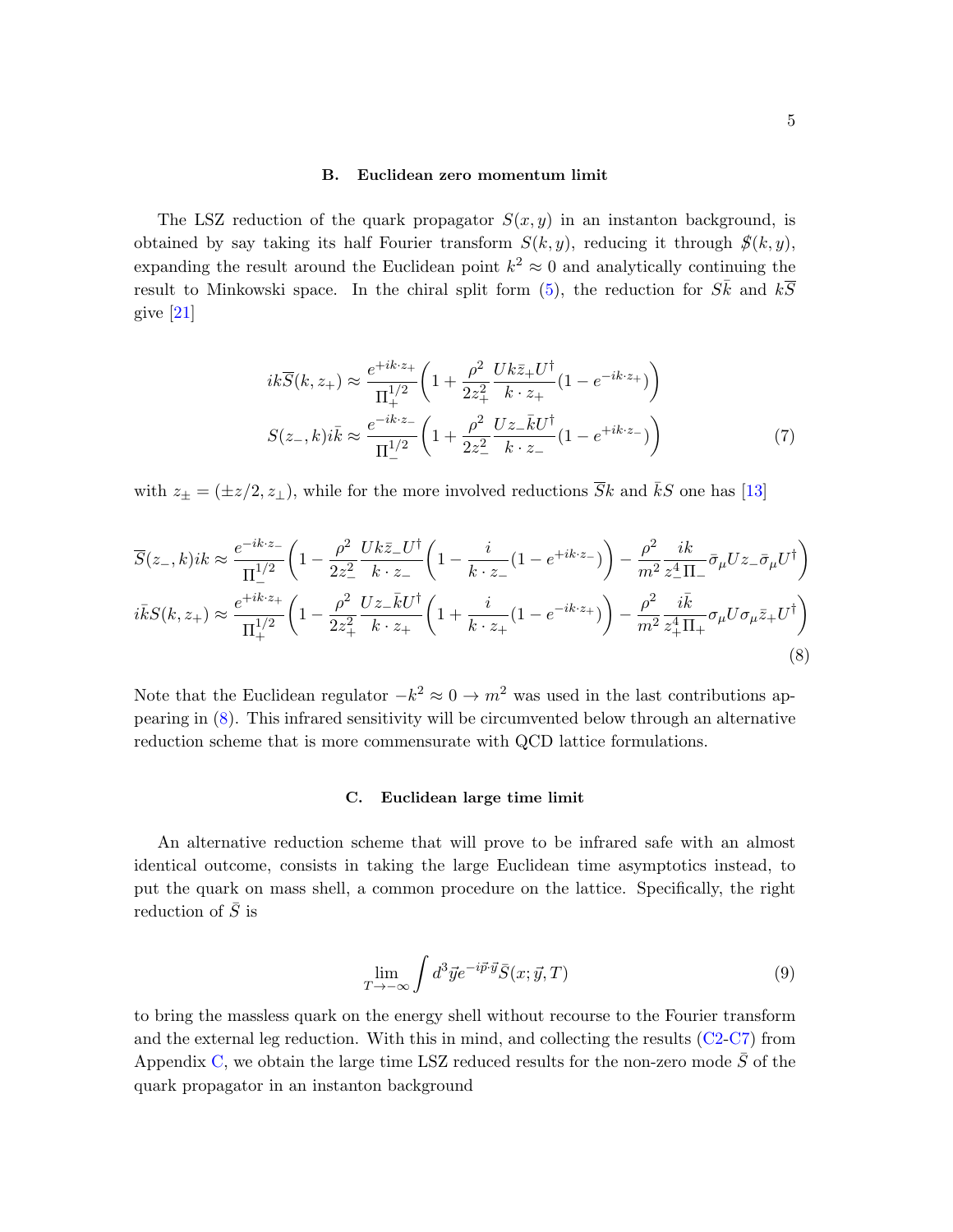$$
\int d^3 \vec{y} e^{-i\vec{p}\cdot\vec{y}} \bar{S}(x;\vec{y},T) = \frac{e^{-|T||\vec{p}|} e^{-T_1|\vec{p}| - i\vec{p}\cdot\vec{x}}}{\Pi_x^{\frac{1}{2}}} \times \left(\frac{1}{2}\mathcal{P}_{-} - \frac{1}{4x^2}\mathcal{P}_{-}|\vec{p}|\rho^2 Ux\mathcal{P}_{-}U^{\dagger}I_{-}^{1} - \frac{\rho^2}{4x^4\Pi_x}\bar{\sigma}_{\mu}Ux\bar{\sigma}^{\mu}x\mathcal{P}_{-}U^{\dagger}I_{-} - \frac{\rho^2}{2x^4|\vec{p}|\Pi_x}\bar{\sigma}_{\mu}Ux\bar{\sigma}^{\mu}U^{\dagger}\right),
$$
\n(10)

with

<span id="page-5-0"></span>
$$
I_{-}^{n} = \int_{0}^{1} dt t^{n} e^{i(1-t)\vec{x}\cdot\vec{p} + (1-t)T_{1}|\vec{p}|}
$$
  
\n
$$
I_{-} = \int_{0}^{1} dt e^{i(1-t)\vec{x}\cdot\vec{p} + (1-t)T_{1}|\vec{p}|}
$$
\n(11)

Similarly, we have

$$
\int d^3 \vec{y} \vec{S}(T, \vec{y}; x) e^{i \vec{p} \cdot \vec{y}} = \frac{e^{-|T||\vec{p}|} e^{T_1 |\vec{p}| + i \vec{p} \cdot \vec{x}}}{\Pi_x^{\frac{1}{2}}} \times \left( \frac{1}{2} \mathcal{P}_- + \frac{1}{4x^2} \mathcal{P}_- |\vec{p}| \rho^2 U \mathcal{P}_+ \vec{x} U^\dagger I_+^1 + \frac{\rho^2}{8x^2} |\vec{p}| \bar{\sigma}_\mu U \mathcal{P}_+ \bar{\sigma}^\mu \mathcal{P}_+ \vec{x} U^\dagger I_+ \right),
$$
\n(12)

with

<span id="page-5-1"></span>
$$
I_{+}^{n} = \int_{0}^{1} dt \, t^{n} e^{-i(1-t)\vec{x} \cdot \vec{p} - (1-t)T_{1}|\vec{p}|}
$$
  
\n
$$
I_{+} = \int_{0}^{1} dt \, (1-t) e^{-i(1-t)\vec{x} \cdot \vec{p} - (1-t)T_{1}|\vec{p}|}
$$
\n(13)

The helicity projectors are  $\mathcal{P}_{\pm} = 1 \pm \frac{\vec{\sigma} \cdot \vec{p}}{|\vec{p}|}$  $\frac{\partial^2 \mathcal{P}}{|\mathcal{P}|}$ . The results for the anti-instanton follow by conjugation. Note that the reduction  $(10)$  is infrared safe in contrast to  $(8)$ . We will use it for the analysis to follow.

For completeness, the large time asymptotics for the scalar propagator in the instanton background in the mass expansion [\(6\)](#page-3-1)

$$
\lim_{T \to -\infty} \int d^3 \vec{y} e^{-i\vec{p} \cdot \vec{y}} \Delta(x; \vec{y}, T) \tag{14}
$$

follows from the same reasoning with the result

$$
\int d^3 \vec{y} e^{-i \vec{p} \cdot \vec{y}} \Delta(x; \vec{y}, T) = \frac{e^{-|T||\vec{p}|} e^{-T_1 |\vec{p}| - i \vec{p} \cdot \vec{x}}}{\Pi_x^{\frac{1}{2}}} \left( \frac{2\pi^2}{|\vec{p}|} - \frac{\pi^2 \rho^2}{x^2} \mathcal{P}_- U x U^{\dagger} I_+^0 \right) \tag{15}
$$

and similarly for  $\Delta(T, \vec{y}; x)$  with the exchange  $x \to \bar{x}$  in the last contribution.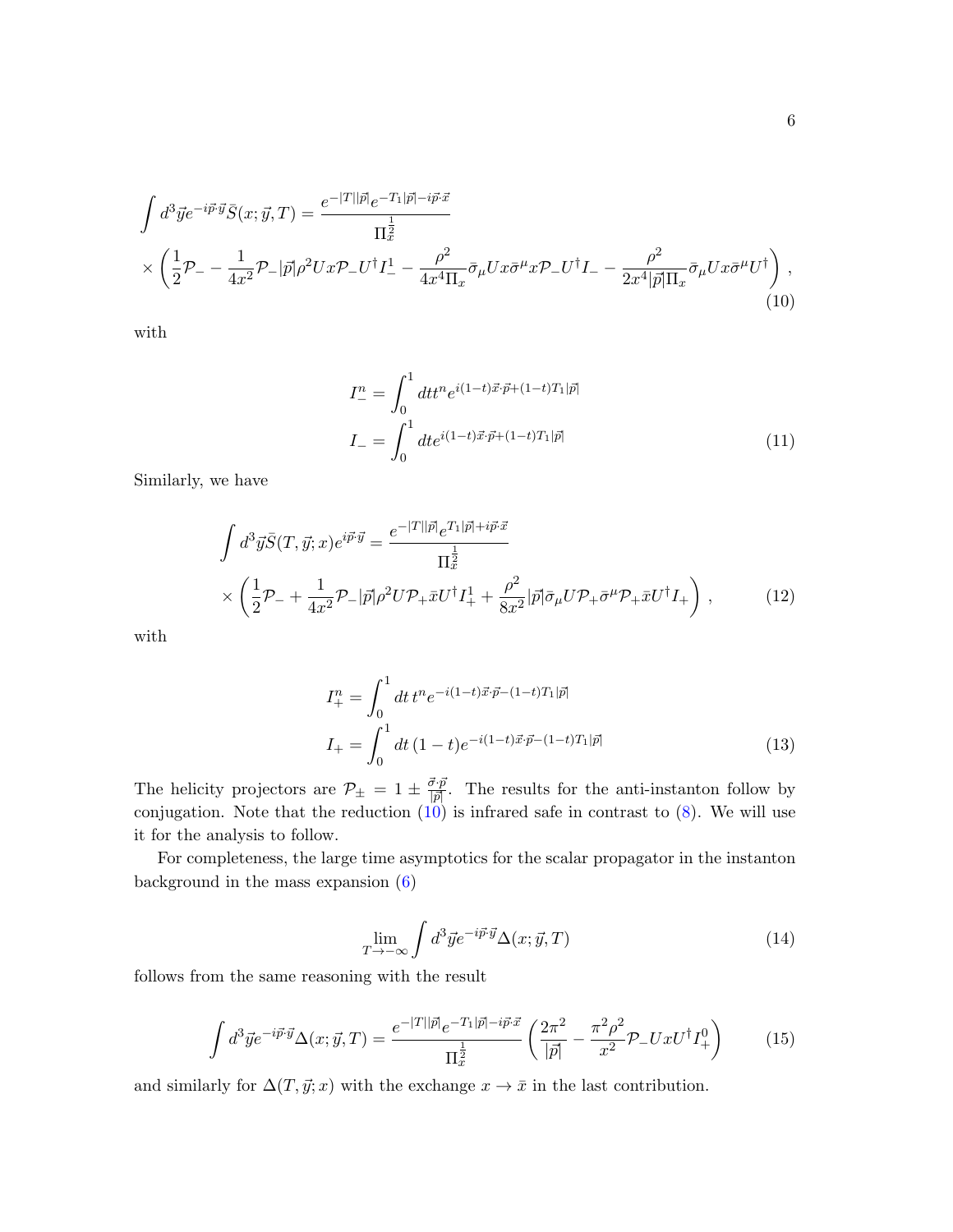

<span id="page-6-1"></span>FIG. 1. Non-vanishing small instanton contributions to twist-2 matching factor from only the non-zero modes.

# <span id="page-6-0"></span>IV. INSTANTON CONTRIBUTION TO THE QUASI-PDF: TREE LEVEL

Given the diluteness of the QCD instanton vacuum with a small packing fraction  $\kappa < 1$ , it will be sufficient to assess the small size instanton and anti-instanton contributions to the leading twist unpolarized and polarized partonic distributions using the single instanton approximation (SIA) [\[23,](#page-23-12) [24\]](#page-23-13). The approximation is limited to distances which are smaller than the mean distance  $L \approx 1$  fm in [\(1\)](#page-1-1), the distance to the nearest neighbor instanton or anti-instanton in the QCD instanton vacuum. This will be understood throughout. We will carry first this analysis at tree level and correct it to one-loop. The latter correction is important for considerations in relation to the matching kernel in LaMET beyond perturbation theory.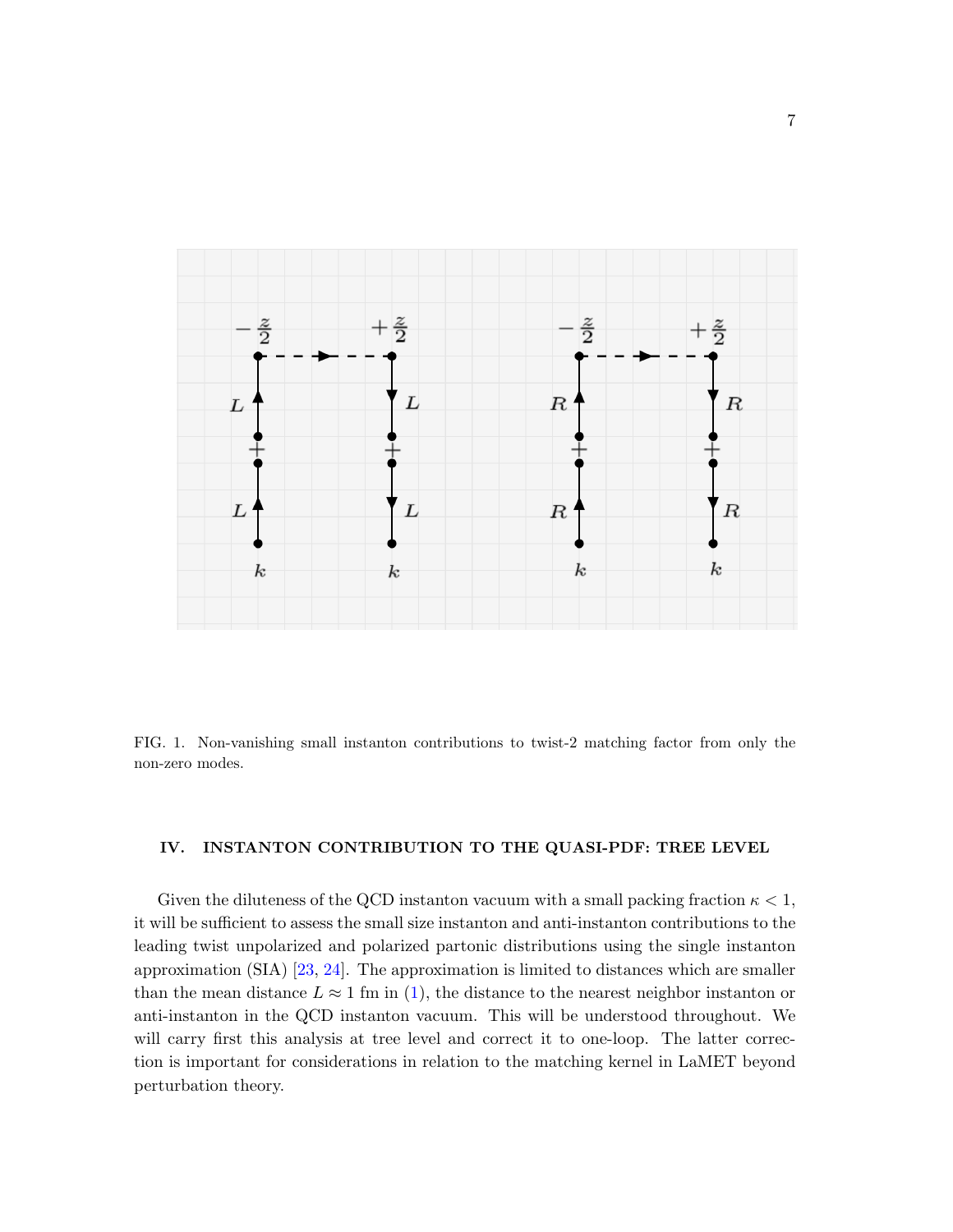## <span id="page-7-2"></span><span id="page-7-0"></span>A. Tree Contribution to the unpolarized quark-PDF

The analysis of the quasi-PDF of the light mesons in the context of the random instanton vacuum using the planar approximation, was discussed recently in [\[19\]](#page-23-8). Here we study the SIA contribution to the unpolarized quark-PDF. The instanton non-zero mode contributions are illustrated in Fig. [1](#page-6-1) and read

$$
\frac{n_{I+\bar{I}}}{2} \int d^4 z_I \overline{\chi}_R(P) i\bar{P} S(P, \frac{z}{2} - z_I) \bar{\sigma}^z \left[ + \frac{z}{2}, -\frac{z}{2} \right] I S(-\frac{z}{2} - z_I, P) i\bar{P} \chi_R(P) + \frac{n_{I+\bar{I}}}{2} \int d^4 z_I \overline{\chi}_L(P) iPS(P, \frac{z}{2} - z_I) \sigma^z \left[ + \frac{z}{2}, -\frac{z}{2} \right] I S(-\frac{z}{2} - z_I, P) iP \chi_L(P) , \qquad (16)
$$

The anti-instanton contributions follow similarly. The PDF follows from the double limit of  $z^2 \to 0$  and  $P^z \to \infty$  but fixed  $zP^z$ . Hence,  $z \approx 1/P^z \ll L$  justifying the use of the SIA with small size instantons. The gauge link can be reduced by noting that it Abelianizes along  $\sigma_{z\nu}z_{I\nu}$ ,

$$
[+\frac{z}{2}, -\frac{z}{2}]_I = \mathbf{P} e^{-i \int_{-\frac{z}{2}-z_{3I}}^{\frac{z}{2}-z_{3I}} A_3^U(x_3 - \tilde{z}_I) dx_3} = \cos F(z, z_I) + i U^{\dagger} 2 \sigma_{z\nu} \hat{z}_{I\nu} U \sin F(z, z_I)
$$
 (17)

with  $\bar{\eta}^a_{\mu\nu}T^a = \frac{1}{4a}$  $\frac{1}{4i}(\bar{\sigma}_{\mu}\sigma_{\nu}-\bar{\sigma}_{\nu}\sigma_{\mu})=\sigma_{\mu\nu},\,\tilde{z}_I=(z_{\perp I},0,z_{4I})\equiv(z_{1I},z_{2,I},0,z_{4I}),$  and

$$
F(z, z_I) = \frac{1}{2} \left[ \frac{\sqrt{z_{\perp I}^2}}{\sqrt{\tilde{z}_I^2}} \left( \tan^{-1} \left( \frac{z/2 - z_{3I}}{\sqrt{\tilde{z}_I^2}} \right) + \tan^{-1} \left( \frac{z/2 + z_{3I}}{\sqrt{\tilde{z}_I^2}} \right) \right) - \frac{\sqrt{z_{\perp I}^2}}{\sqrt{\tilde{z}_I^2 + \rho^2}} \left( \tan^{-1} \left( \frac{z/2 - z_{3I}}{\sqrt{\tilde{z}_I^2 + \rho^2}} \right) + \tan^{-1} \left( \frac{z/2 + z_{3I}}{\sqrt{\tilde{z}_I^2 + \rho^2}} \right) \right) \right]
$$
(18)

To project onto the left- or right-handed Dirac spinors in [\(16\)](#page-7-0), it is sufficient to keep only the terms proportional to  $\mathcal{P}_{\pm}$  in the LSZ reduced quark propagators [\(10](#page-5-0)[-12\)](#page-5-1), with the result

<span id="page-7-1"></span>
$$
\tilde{f}(z, P^z) = 2 \times e^{izP^z} \text{Tr}_c \left[ \frac{2}{\sqrt{\Pi_+} \sqrt{\Pi_-}} \left( A_+ \tilde{A}_- \right) \right]
$$
(19)

Note that the overall factor of 2 takes care of the anti-instanton contribution, with the definitions (before subtraction)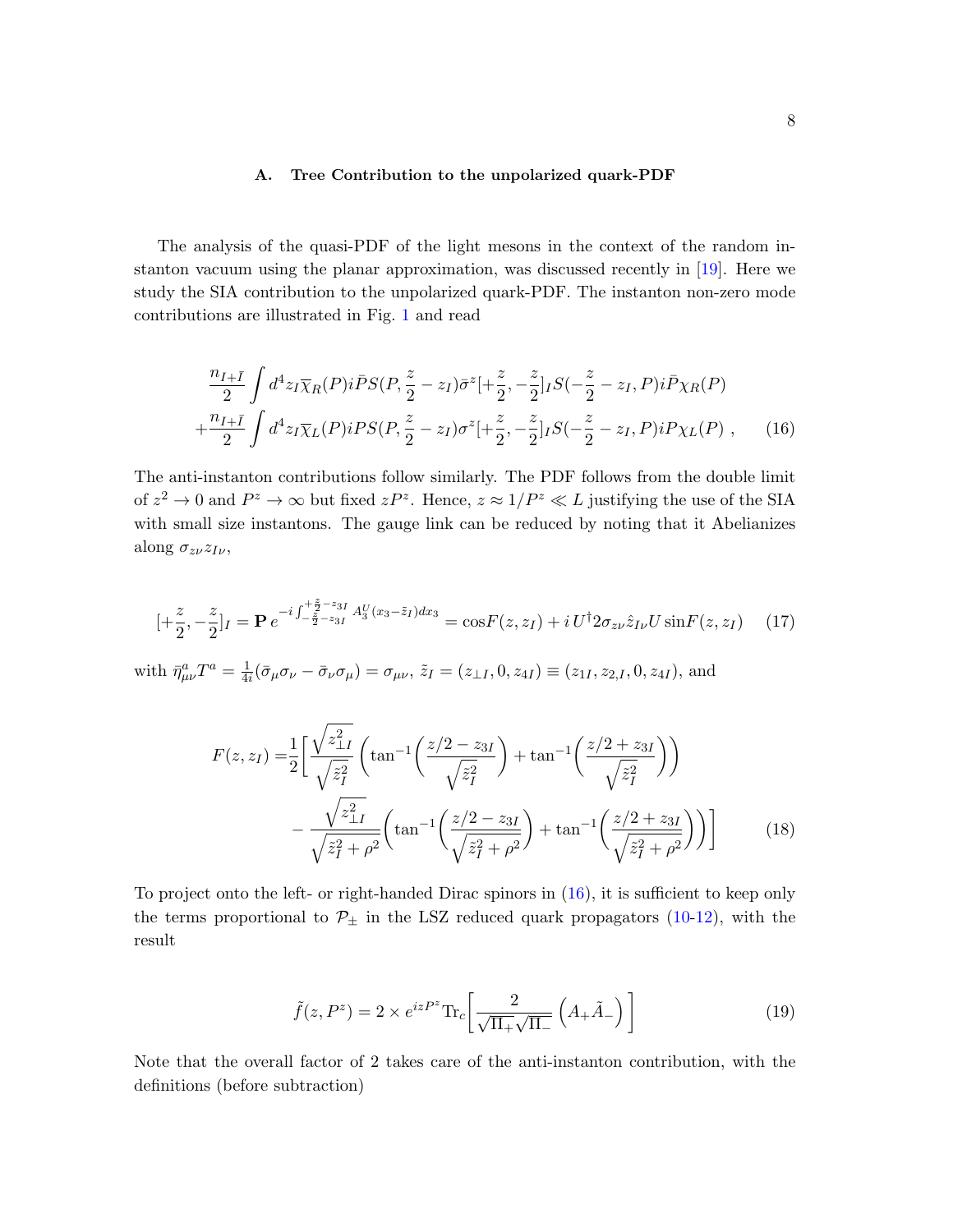$$
A_{+} = \frac{1}{2} + \frac{\rho^{2}}{4z_{+}^{2}}U\bar{p}\bar{z}_{+}U^{\dagger}I_{+}^{1},
$$
  
\n
$$
\tilde{A}_{-} = \frac{1}{2} + \frac{\rho^{2}}{4z_{-}^{2}}Uz_{-}pU^{\dagger}I_{-}^{1}
$$
\n(20)

and  $(z_{\pm} = \pm z/2 - z_I)$ 

<span id="page-8-0"></span>
$$
\Pi_{\pm} = \frac{1}{1 + \frac{\rho^2}{(z_{\pm} - z_I)^2}} = \frac{1}{1 + \frac{\rho^2}{(\pm z/2 - z_I)^2}}
$$
(21)

Using the results  $\text{Tr}_c(\bar{p}\bar{z}) = \text{Tr}_cP^z(1-\sigma^z)(i\sigma^z z) = -2izP^z$ ,  $\text{Tr}_c(pz) = 2iP^z z$  and  $p\bar{p} =$  $p^2 = 0$ , we can simplify [\(19\)](#page-7-1)

$$
\text{Tr}_c A_+ \tilde{A}_- = \frac{1}{2} - \frac{\rho^2}{2N_c z_+^2} (i P^z z_{+z}) (I_+^1) + \frac{\rho^2}{2N_c z_-^2} (i P^z z_{-z}) (I_-^1)
$$
(22)

and obtain (after subtraction)

$$
\tilde{f}(z^2, zP^z) = n_{I+I} \int d^4 z_I \left[ e^{-izP^z} \left( \frac{1}{\sqrt{\Pi_+}} \frac{1}{\sqrt{\Pi_-}} - 1 \right) \cos F(z, z_I) - \frac{1}{2N_c} \left( \frac{\rho^2}{z_+^2} \frac{(iP^z z_+)}{\sqrt{\Pi_+ \Pi_-}} - \frac{\rho^2}{z_-^2} \frac{(iP^z z_-)}{\sqrt{\Pi_+ \Pi_-}} \right) \cos F(z, z_I) \int_0^1 dt \, t e^{-i(t+1)zP^z/2} \right]
$$
\n(23)

The integration over the  $z_I$ -position diverges quadratically, following the slow decay of the 2-point function in a quark on mass-shell. As noted earlier, this divergence is cutoff by the mean distance  $L$  to the nearest neighbor instanton or anti-instanton in the SIA, a simple way to factor in the effects of the inter-instanton interactions. With this in mind and since  $F \to 0$  as  $z \to 0$ , the result is

$$
n_{I+\bar{I}} \int d^4 z_I \left( \frac{1}{\sqrt{\Pi_+}} \frac{1}{\sqrt{\Pi_-}} - 1 \right) \cos F(z, z_I) \approx -\frac{\pi \sqrt{\kappa}}{2} + \mathcal{O}(z^2)
$$
 (24)

where we used that  $n_{I+\bar{I}} = 1/L^4$  for a diluteness parameter  $\kappa = \pi^2 \rho^4 n_{I+\bar{I}}$ . The transmutation of the expansion from  $\kappa \to \sqrt{\kappa}$  reflects on the the screening-like effect, and is analogous to the one noted in [\[19\]](#page-23-8). Similarly we have

$$
\frac{n_{I+\bar{I}}}{N_c} \int d^4 z_I \frac{\rho^2}{z_{\pm}^2} \frac{P^z z_{\pm}}{\sqrt{\Pi_+ \Pi_-}} \cos F(z, z_I) \approx \pm \frac{z P^z}{2N_c} n_{I+\bar{I}} \int d^4 z_I \frac{\rho^2}{z_{\pm}^2} \frac{1}{\sqrt{\Pi_+ \Pi_-}} \approx \pm \frac{z P^z}{2N_c} \pi \sqrt{\kappa} + \mathcal{O}(z^2)
$$
\n(25)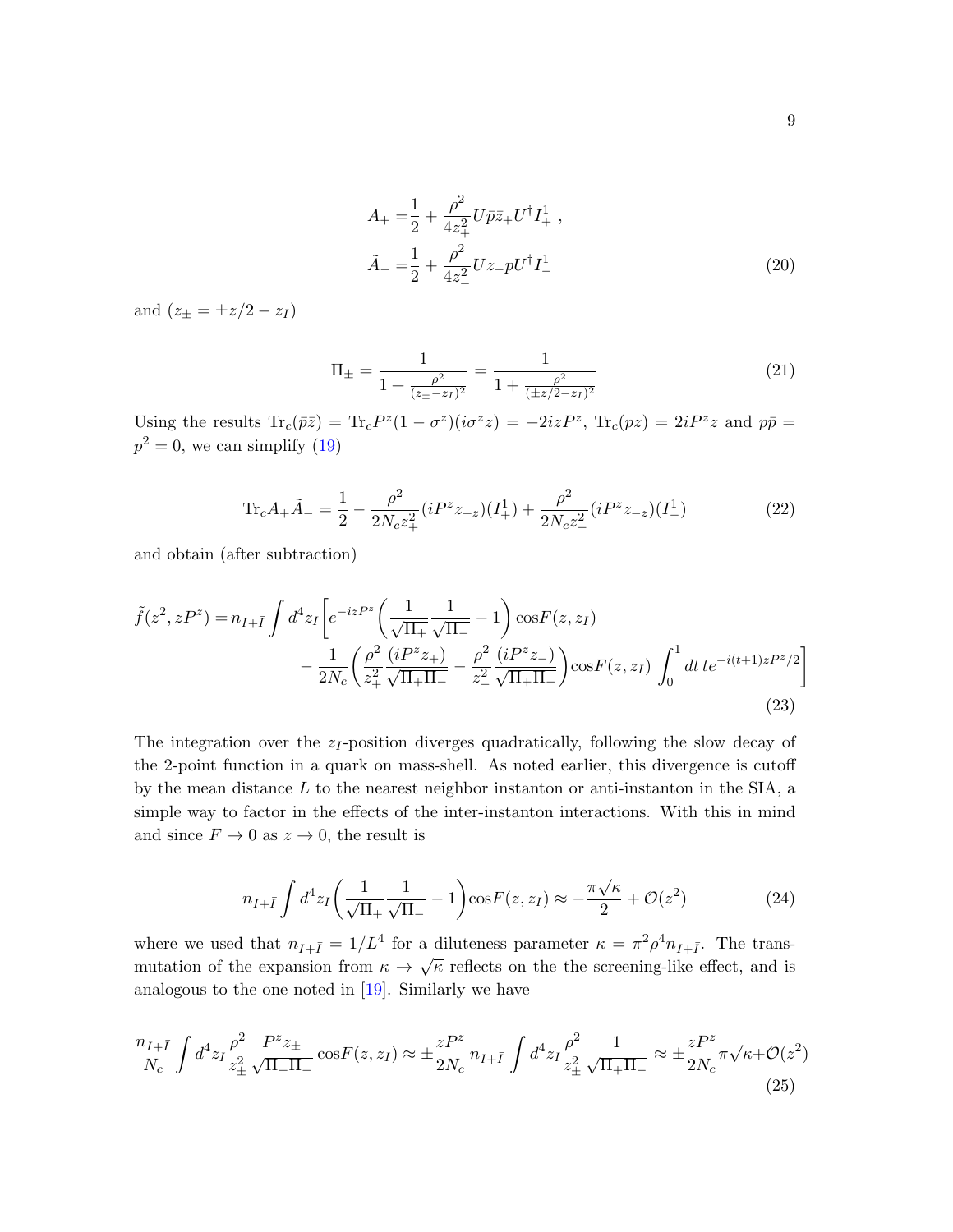In terms of the integral transform

$$
\tilde{f}(z^2, \lambda = zP^z) = \int_0^1 dx e^{-ix\lambda} \tilde{f}(z^2, x)
$$
\n(26)

the final one-loop instanton result at tree level is

$$
\tilde{f}(z^2, x) \approx \frac{\pi \sqrt{\kappa}}{2} \left( \theta(x - 1/2)\theta(1 - x) - \delta(1 - x) \right) + \mathcal{O}(z^2, 1/N_c, \kappa) \to f(x) \tag{27}
$$

This has the correct support in [0, 1], and identifies with the light-cone PDF  $f(x)$  as  $z^2 \to 0$ . The additional contributions to [\(23\)](#page-8-0) stemming from the remaining cross terms in [\(16\)](#page-7-0) with a similar behavior, are listed in Appendix [D](#page-21-1) both for the  $z = 0$  and the leading  $z \neq 0$  terms for completeness.

# <span id="page-9-0"></span>B. Mixing

There is an additional mixed zero-mode and non-zero-mode contribution following from the cross contribution from the  $\mathcal{O}(m)$  and  $\mathcal{O}(1/m)$  in [\(6\)](#page-3-1), with the result to order  $\mathcal{O}(m^0)$ 

$$
\frac{n_{I+\bar{I}}}{2} \int d^4 z_I \int dU e^{iP^z z} \left( \frac{4\pi^2 \rho^3}{\Pi_+^2 \Pi_-^2} \right) \left[ (\overline{\chi}_R(P) \epsilon U)(U^\dagger \epsilon \bar{S}_0(z_+)) \sigma^z \right]
$$
  
\n
$$
\times (\cos F(z, z_I) + i U^\dagger 2 \sigma_{z\nu} \hat{z}_{I\nu} U \sin F(z, z_I)) \left( \frac{2\pi^2}{|\vec{p}|} - \frac{\pi^2 \rho^2}{z_-^2} \mathcal{P}_- U z_- U^\dagger I_+^0 \right) \chi_R(P) \right]
$$
  
\n
$$
+ \frac{n_{I+\bar{I}}}{2} \int d^4 z_I \int dU e^{iP^z z} \left( \frac{4\pi^2 \rho^3}{\Pi_-^2 \Pi_+^2} \right) \left[ \overline{\chi}_L(P) \bar{\sigma}^z \left( \frac{2\pi^2}{|\vec{p}|} - \frac{\pi^2 \rho^2}{z_+^2} \mathcal{P}_- U \bar{z}_+ U^\dagger I_+^0 \right) \right]
$$
  
\n
$$
\times (\cos F(z, z_I) + i U^\dagger 2 \sigma_{z\nu} \hat{z}_{I\nu} U \sin F(z, z_I)) S_0(z_-) \epsilon U) (U^\dagger \epsilon \chi_L(P)) \right]
$$
(28)

 $\Pi_{\pm} \rightarrow 1$  at large  $z_I$ , and the integrand is dominated by  $S_0(z_I)$ , which is seen to integrate to zero for  $z = 0$ . The apparent linear divergence vanishes. [\(28\)](#page-9-0) is at most logarithmically divergent in  $z_I$  which is cutoff by the mean distance  $L$  to the nearest neighbor, hence of order  $\kappa$  Log( $1/\kappa$ ) and subleading in the diluteness expansion.

## C. Comment on Current conservation

Here we briefly comment on the conservation for the vector current  $J^{\mu} = \bar{\psi}\gamma^{\mu}\psi$  and the normalization of the PDF. At tree level, there is no matching effect, and the quasi-PDF normalizes to 1,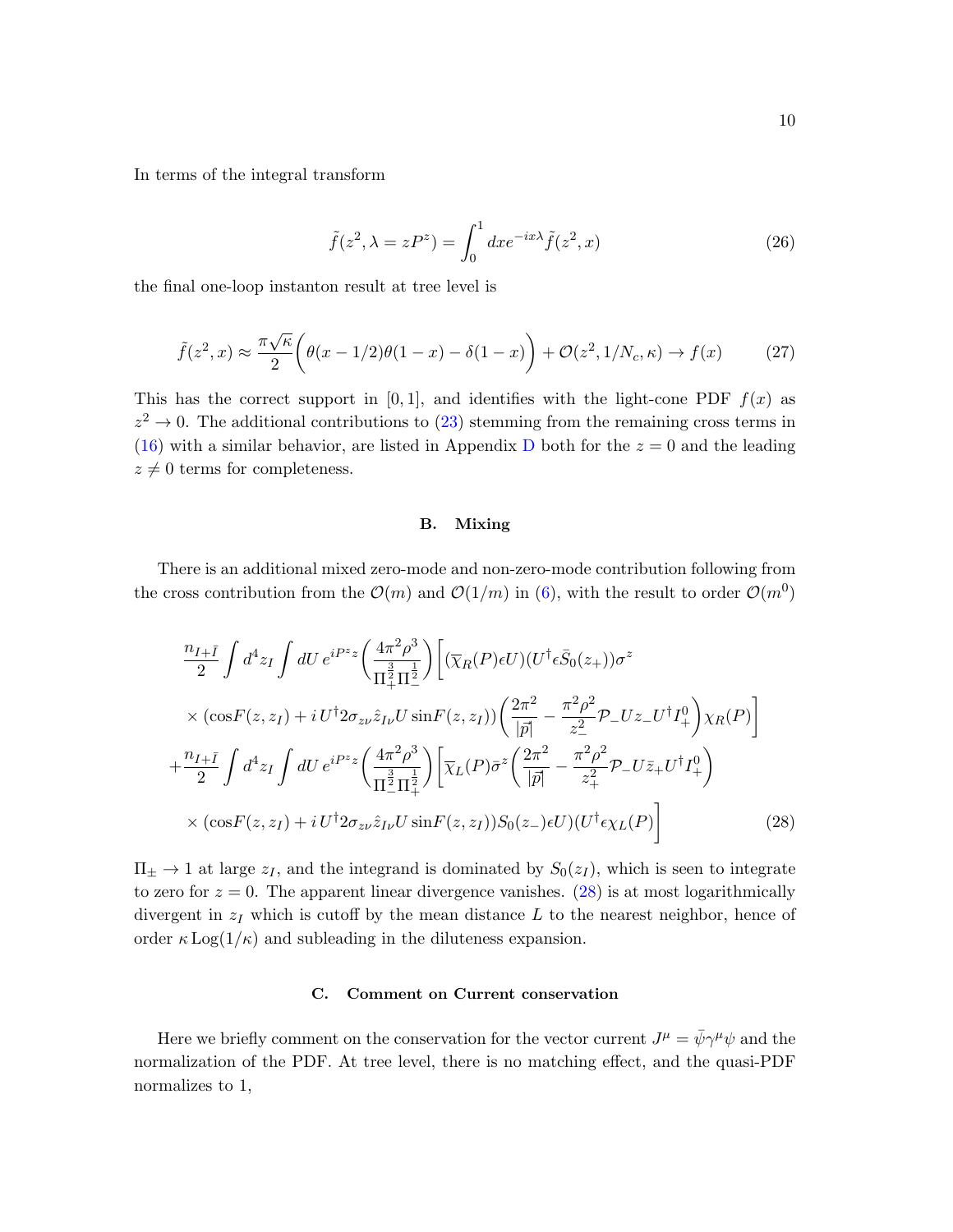

<span id="page-10-0"></span>FIG. 2. Non-vanishing small instanton contributions to twist-2 matching factor from mixing between non-zero-modes and zero-modes.

$$
\tilde{f}(z^2 = zP^z = 0) = 1.
$$
\n(29)

However, the density expansion to leading order in  $\sqrt{\kappa}$  can differ from this canonical result. Additional charge renormalization is needed. Indeed, at  $z = 0$ , the quasi-PDF reads

$$
\tilde{f}(0) = 1 + n_I \int d^4 z_I \tilde{f}^1(z_I) , \qquad (30)
$$

with

$$
\tilde{f}^{1}(z_{I}) = \text{tr}\mathcal{P}_{+}\sigma^{z}\mathcal{P}_{+}\text{tr}_{c}\left(\frac{1}{4}\left(\frac{1}{\Pi_{I}}-1\right) - \frac{\rho^{2}}{8x_{I}^{2}}\frac{P^{z}}{N_{c}}(\mathcal{P}_{-}\bar{x}_{I}I_{+}^{1} - x_{I}\mathcal{P}_{+}I_{-}^{1})\frac{1}{\Pi_{I}}\right) + \dots \tag{31}
$$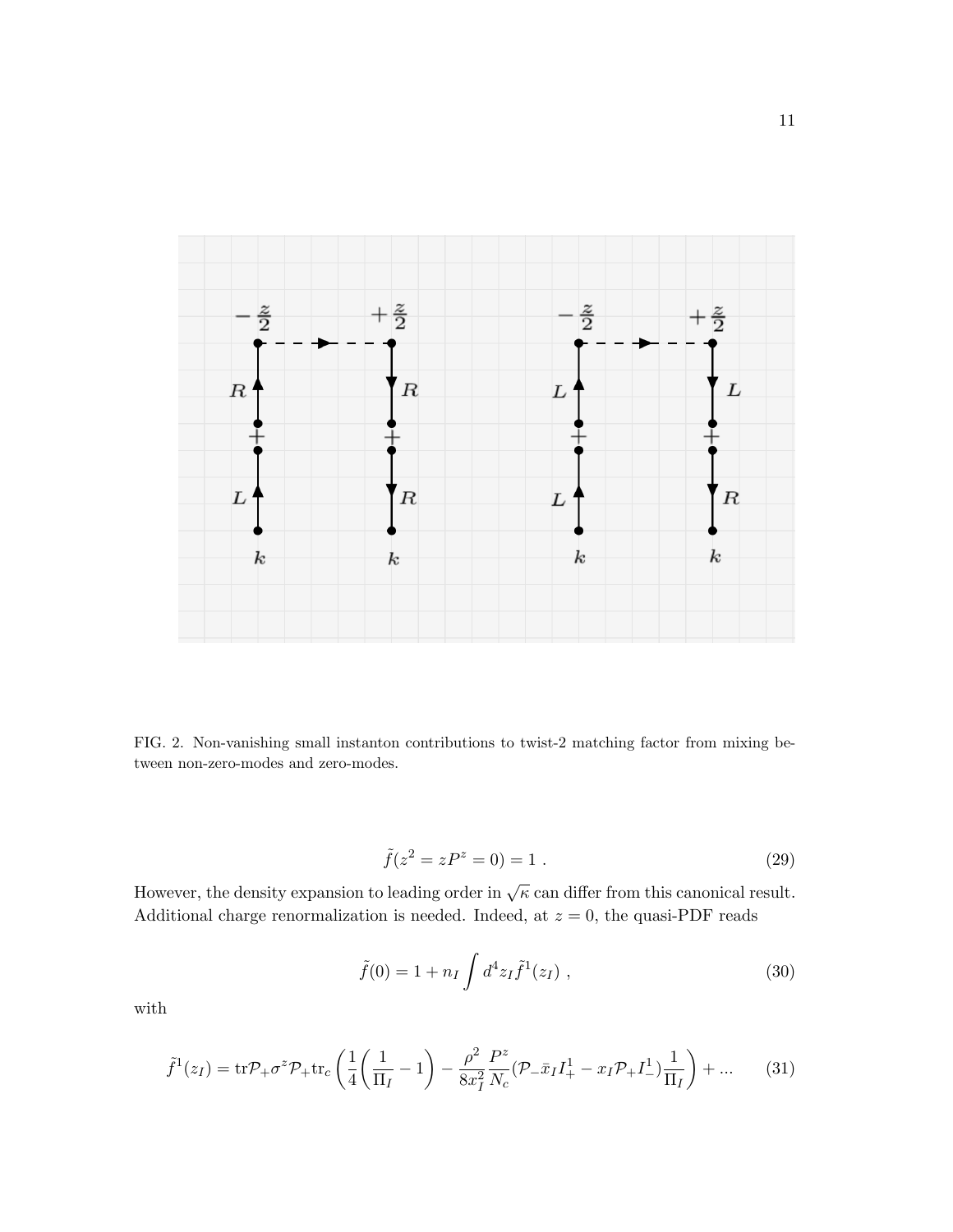where the dots stand for the  $z = 0$  additional contributions listed in Appendix [D.](#page-21-1) Clearly, these integrals are non-zero, and a charge renormalization  $J^{\mu} \to Z J^{\mu}$  is needed, with  $Z = 1 + \sqrt{\kappa}Z_1(\kappa)$ . This will enforce the condition  $\tilde{f}(0) = 1$ . At the quasi-PDF level, this means  $\tilde{f} \to \tilde{f} + \delta(1-x)\sqrt{\kappa}Z_1(\kappa)$ , which will normalize the quasi-PDF to 1.

### <span id="page-11-1"></span><span id="page-11-0"></span>D. Small instanton contributions: polarized distributions

The instanton contributions to the polarized quark PDF are illustrated in Fig. [2](#page-10-0) with the result

$$
i\frac{n_{I+\bar{I}}}{2} \int d^4 z_I \overline{\chi}_L(P) i P \bar{S}(P, \frac{z}{2} - z_I) \sigma^z \bar{\sigma}^i \left[ + \frac{z}{2}, -\frac{z}{2} \right] I S(-\frac{z}{2} - z_I, P) i \bar{P} \chi_R(P) -i\frac{n_{I+\bar{I}}}{2} \int d^4 z_I \overline{\chi}_R(P) i \bar{P} S(P, \frac{z}{2} - z_I) \bar{\sigma}^z \sigma^i \left[ + \frac{z}{2}, -\frac{z}{2} \right] I \bar{S}(-\frac{z}{2} - z_I, P) i P \chi_L(P) , \qquad (32)
$$

The anti-instanton contribution follows similarly and will be added at the end. We apply the same rules to unwound the matrix elements in [\(32\)](#page-11-1), with the result  $(z_{\pm} = \pm z/2 - z_I)$ 

$$
i\frac{n_{I+\bar{I}}}{2}\int d^4z_I \int dU e^{iP^z z} \left(\frac{4\pi^2 \rho^3}{im\Pi_+^{\frac{3}{2}}}\right) \frac{1}{\sqrt{\Pi_-}}
$$
  
\n
$$
\times \left( (\overline{\chi}_L(P)\epsilon U)(U^{\dagger} \epsilon \bar{S}_0(z_+))\sigma^z \bar{\sigma}^i (\cos F(z, z_I) + i U^{\dagger} 2\sigma_{z\nu} \hat{z}_{I\nu} U \sin F(z, z_I)) \chi_R(P) \right)
$$
  
\n
$$
-i\frac{n_{I+\bar{I}}}{2}\int d^4z_I \int dU e^{iP^z z} \left(\frac{4\pi^2 \rho^3}{im\Pi_-^{\frac{3}{2}}}\right) \frac{1}{\sqrt{\Pi_+}}
$$
  
\n
$$
\times \left( (\overline{\chi}_R(P)\bar{\sigma}^z \sigma^i (\cos F(z, z_I) + i U^{\dagger} 2\sigma_{z\nu} \hat{z}_{I\nu} U \sin F(z, z_I)) S_0(z_-) \epsilon U)(U^{\dagger} \epsilon \chi_L(P)) \right) (33)
$$

with  $S_0(z_-) = z_-/(2\pi^2 z_-^4)$  and  $\bar{S}_0(z_+) = z_+/(2\pi^2 z_+^4)$ . The reduction of the zero modes is given in Appendix [B.](#page-19-0) The chirality flip is seen to follow from the mixing between the zero modes and the non-zero modes.

After carrying the averaging over the instanton moduli, only the cos-term contribution in [\(33\)](#page-11-2) survives. The sin-term vanishes after the  $z_I$ -integration since  $\sigma_{zz} = 0$ . With this in mind and adding the contribution of the anti-instanton through  $R \leftrightarrow L$  and conjugation through the bar-assignment for  $\sigma^{\mu}$ , we obtain

<span id="page-11-2"></span>
$$
e^{iP^{z}z} \frac{\kappa z}{\rho N_{c}} \left( \mathcal{J}_{+}(z) \overline{\chi}_{L}(P) \frac{\overline{\sigma}^{z} \sigma^{z} \overline{\sigma}^{i}}{2m} \chi_{R}(P) + \mathcal{J}_{-}(z) \overline{\chi}_{R}(P) \frac{\overline{\sigma}^{z} \sigma^{i} \sigma^{z}}{2m} \chi_{L}(P) \right) + e^{iP^{z}z} \frac{\kappa z}{\rho N_{c}} \left( \mathcal{J}_{+}(z) \overline{\chi}_{R}(P) \frac{\sigma^{z} \overline{\sigma}^{z} \sigma^{i}}{2m} \chi_{L}(P) + \mathcal{J}_{-}(z) \overline{\chi}_{L}(P) \frac{\sigma^{z} \overline{\sigma}^{i} \overline{\sigma}^{z}}{2m} \chi_{R}(P) \right)
$$
(34)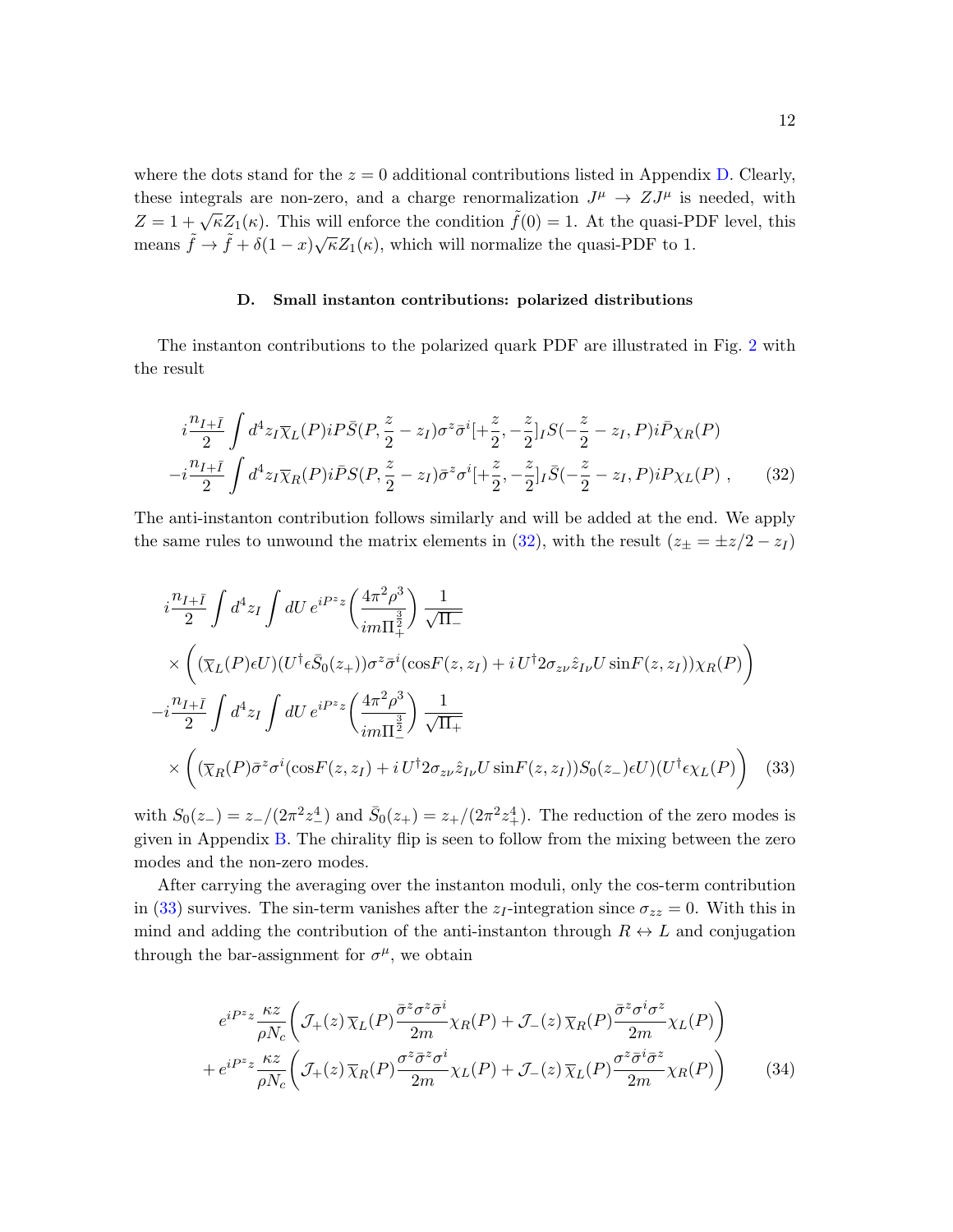with the diluteness factor  $\kappa = \pi^2 \rho^4 n_{I + \bar{I}}$  and

$$
\mathcal{J}_{\pm}(z) = \frac{1}{2\pi^2} \int \frac{d^4 z_I}{z_I^4} \left(\frac{1}{1 + \frac{\rho^2}{z_I^2}}\right)^{\frac{3}{2}} \left(\frac{1}{1 + \frac{\rho^2}{z \pm z_I^2}}\right)^{\frac{1}{2}} \cos F(z, z_I \pm z/2) \approx \frac{1}{4} \text{Log}\left(\frac{1}{\kappa}\right) + \mathcal{O}(z^2)
$$
\n(35)

The SIA contribution to the polarized quasi-PDF is of order  $\kappa$ Log( $1/\kappa$ ), but vanishes as  $z \rightarrow 0$  with no contribution to the polarized quark PDF.

# <span id="page-12-0"></span>V. INSTANTON CONTRIBUTION TO THE QUASI-PDF: GLUON-EXCHANGE AT ONE-LOOP LEVEL

In the previous section, we have investigated the "tree-level" contribution to the quasi-PDF in the instanton background. The matching effect turns out to be trivial. In this section we investigate a sample gluon-exchange diagram in the instanton background that has non-negligible matching effect.

## A. Perturbative contribution in position space

To streamline the short distance contribution to the one-gluon exchange in the instanton background, we first consider its perturbative analogue

$$
e^{-iP^{z}z} \int d^{4}x \, d^{4}y \, e^{-iP \cdot (x-y)} \, g_{s}^{2}C_{F} \, \Delta_{0}(x-y)
$$
  
\n
$$
\times \operatorname{Tr} \left( \gamma_{\mu} S_{0}(x, \frac{z}{2}) \gamma^{z} \left[ \frac{z}{2}, -\frac{z}{2} \right] S_{0}(-\frac{z}{2}, y) T^{b} \gamma_{\mu} \chi(P) \chi^{\dagger}(P) \right)
$$
  
\n
$$
\to e^{-iP^{z}z} \int d^{4}x \, d^{4}y \, e^{-iP \cdot (x-y)} \, \frac{g_{s}^{2}C_{F}}{2(2\pi^{2})^{3}} \frac{1}{(x-y)^{2}} \frac{1}{(x-\frac{z}{2})^{4}} \frac{1}{(y+\frac{z}{2})^{4}}
$$
  
\n
$$
\times \operatorname{Tr} \left( \gamma_{\mu} \gamma \cdot (x-\frac{z}{2}) \gamma^{z} \left[ \frac{z}{2}, -\frac{z}{2} \right] \gamma \cdot (-\frac{z}{2} - y) \gamma_{\mu} P \right)
$$
(36)

with  $C_F = (N_c^2 - 1)/2$  and after setting the gauge link to 1 to probe the leading singularity. The integral in [\(36\)](#page-12-1) can be performed in position space by shifting  $x - z/2 \rightarrow x + \frac{r}{2}$  $rac{r}{2}$  and  $y + z/2 \rightarrow x - \frac{r}{2}$  $\frac{r}{2}$ , with the result

<span id="page-12-2"></span><span id="page-12-1"></span>
$$
\frac{\alpha_s C_F}{4\pi^4} \int d^4x d^4r \frac{\text{Tr}\gamma \cdot (x+\frac{r}{2})\gamma^z \gamma \cdot (x-\frac{r}{2})(\gamma^0-\gamma^z)}{(x+\frac{r}{2})^4(x-\frac{r}{2})^4(r+z)^2} e^{-iPz-iP\cdot r}
$$
(37)

The integral in  $x$  can be undone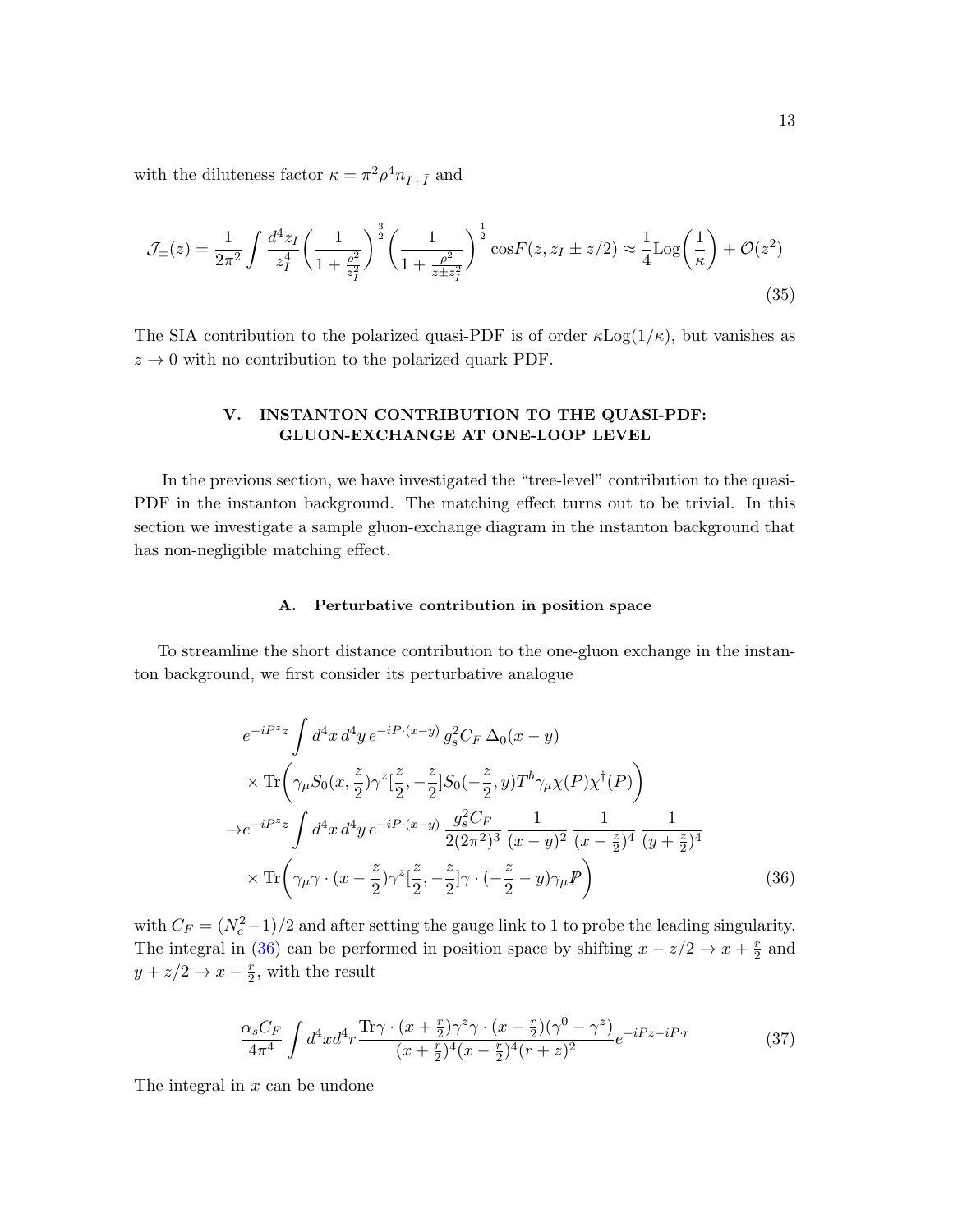$$
\int d^4x \frac{\text{Tr}\gamma \cdot (x+\frac{r}{2})\gamma^z \gamma \cdot (x-\frac{r}{2})(\gamma^0-\gamma^z)}{(x+\frac{r}{2})^4(x-\frac{r}{2})^4} = -8\pi^2 \frac{r^0 r^z - (r^0)^2 + r_\perp^2}{r^4}
$$
(38)

leading [\(37\)](#page-12-2) in the form

$$
-\frac{2\alpha_s C_F e^{-iP^z z}}{\pi^2} \int d^4 r e^{-iP \cdot r} \frac{r^0 r^z - (r^0)^2 + r_\perp^2}{r^4 (r+z)^2} \ . \tag{39}
$$

In Euclidean space, one has  $x^0 = -ix^4$ , thus one has to evaluate the integral

<span id="page-13-3"></span><span id="page-13-2"></span>
$$
-\frac{2\alpha_s C_F e^{-iP^z z}}{\pi^2} \int d^4 r e^{-iP \cdot r} \frac{-ir^4 r^z + (r^4)^2 + r_\perp^2}{r^4 (r+z)^2} \,. \tag{40}
$$

and then analytic continue to the value  $P^2 = 0$ . By using a Feynman parametrization, one has

$$
-\frac{4\alpha_s C_F e^{-iP^z z}}{\pi^2} \int_0^1 dt (1-t) e^{iP^z tz} \int d^4 r e^{-iP \cdot r} \frac{-ir^4 r^z + (r^4)^2 + r_\perp^2}{(r^2 + t(1-t)z^2)^3} \,. \tag{41}
$$

The last integral can be evaluated

$$
\int d^4 r e^{-iP \cdot r} \frac{-ir^4 r^2 + (r^4)^2 + r_{\perp}^2}{(r^2 + t(1 - t)z^2)^3} \n= -\left(i \frac{\partial}{\partial P^4} \frac{\partial}{\partial P^2} + \frac{\partial^2}{\partial (P^4)^2} + \frac{\partial^2}{\partial P_{\perp}^2}\right) \int d^4 r e^{-iP \cdot r} \frac{1}{(r^2 + t(1 - t)z^2)^3} ,
$$
\n(42)

which exhibits the desired singularity as  $z^2 \to 0$ .

Now we can use the relation between the quasi PDF  $\tilde{f}$  and the PDF f in position space to extract the matching kernel C.

<span id="page-13-4"></span><span id="page-13-1"></span><span id="page-13-0"></span>
$$
\tilde{f}(z^2, \lambda = zP^z) = \int_0^1 d\alpha C(z^2, \alpha) f(\alpha \lambda)
$$
\n(43)

The iteration of [\(43\)](#page-13-0) to one-loop gives

$$
\tilde{f}^{(1)}(z^2,\lambda) - f^{(1)}(\lambda) = \int_0^1 d\alpha C^{(1)}(z^2,\alpha)e^{i\alpha\lambda}
$$
\n(44)

Factorisation follows if [\(44\)](#page-13-1) admits an IR safe solution kernel  $C^{(1)}$ . Note that the loopexpansion can be sought either in perturbation theory, or semi-classically as we already discussed at tree level. We now proceed to the semi-classical one-loop correction.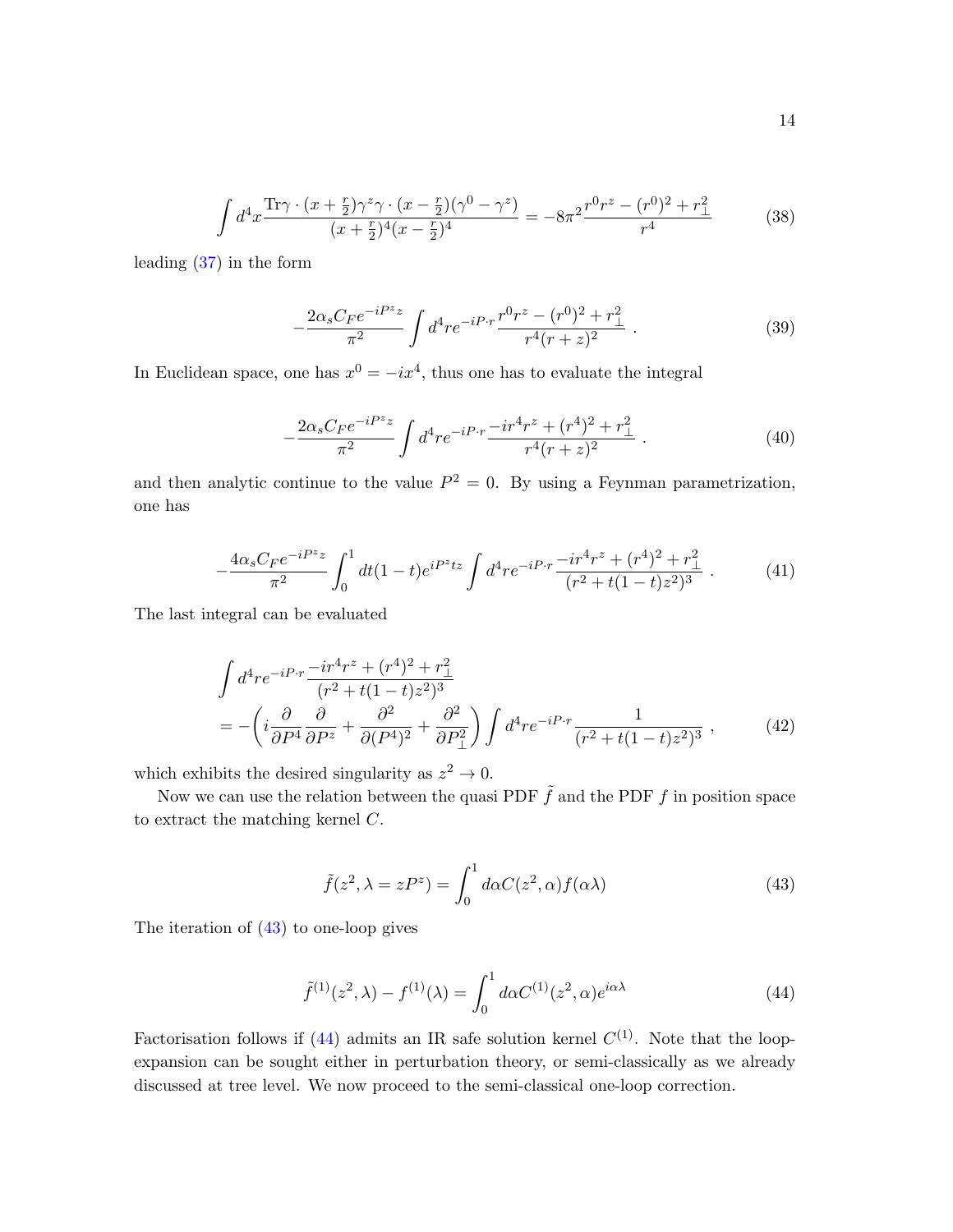## B. Gluon exchange in the instanton background

The gluon propagator in the instanton background is obtained using the decomposition  $A_{\mu} = A_{I\mu} + a_{\mu}$  in the YM action to quadratic order in the covariant background field gauge  $D_{\mu}a_{\mu}=(\partial_{\mu}-iA_{I\mu})a_{\mu}=0,$ 

$$
\frac{1}{2}a_{\mu}\left(-D^2\delta_{\mu\nu}-2[D_{\mu},D_{\nu}]+\left(\frac{1}{\alpha}-1\right)D_{\mu}D_{\nu}\right)a_{\nu}\tag{45}
$$

The instanton with collective variables  $\xi_i = \lambda_i$ ,  $\rho$ ,  $Z_i$  is characterized by

$$
[(N_c^2 - 1) - (N_c - 2)^2] + 1 + 4 = 4N_c
$$

zero modes  $\phi^i_\mu = \partial A_\mu(x,\xi_i)/\partial \xi_i$ . As a result, the gauge-fixed gluon propagator follows from the inversion

$$
\left(-D^2 \delta_{\mu\nu} - 2[D_\mu, D_\nu] + \left(\frac{1}{\alpha} - 1\right)D_\mu D_\nu\right)\Delta_{\mu\nu}(x, y) = \delta_{\mu\nu}\delta^4(x - y) - \sum_{i=1}^{4N_c} \phi^i_\mu(x)\phi^{i\dagger}_\nu(y) \tag{46}
$$

The inversion can be obtained in closed form [\[22\]](#page-23-11)

<span id="page-14-0"></span>
$$
\Delta_{\mu\nu}(x,y) = g_{\mu\nu\rho\sigma} i D_{\rho} \Delta_2(x,y) i D_{\sigma} + (\alpha - 1) i D_{\mu} \Delta_2(x,y) i D_{\nu}
$$
\n(47)

in terms of the squared scalar propagator in the instanton background

$$
\Delta_2(x,y) = \int d^4 z \Delta(x,z) \Delta(z,y) \tag{48}
$$

with

<span id="page-14-1"></span>
$$
\Delta^{ab}(x,y) = \Delta_0(x-y) \left(1 + \rho^2 \frac{[Ux\bar{y}U^{\dagger}]}{x^2 y^2}\right)^{ab} \frac{1}{\sqrt{\Pi_x \Pi_y}}
$$
(49)

and with the free scalar propagator  $\Delta_0(x) = 1/(2\pi x)^2$ , and

$$
g_{\mu\nu\rho\sigma} = \left(\delta_{\mu\nu}\delta_{\rho\sigma} + \delta_{\mu\rho}\delta_{\nu\sigma} - \delta_{\mu\sigma}\delta_{\nu\rho} + \epsilon_{\mu\nu\rho\sigma}\right)
$$
(50)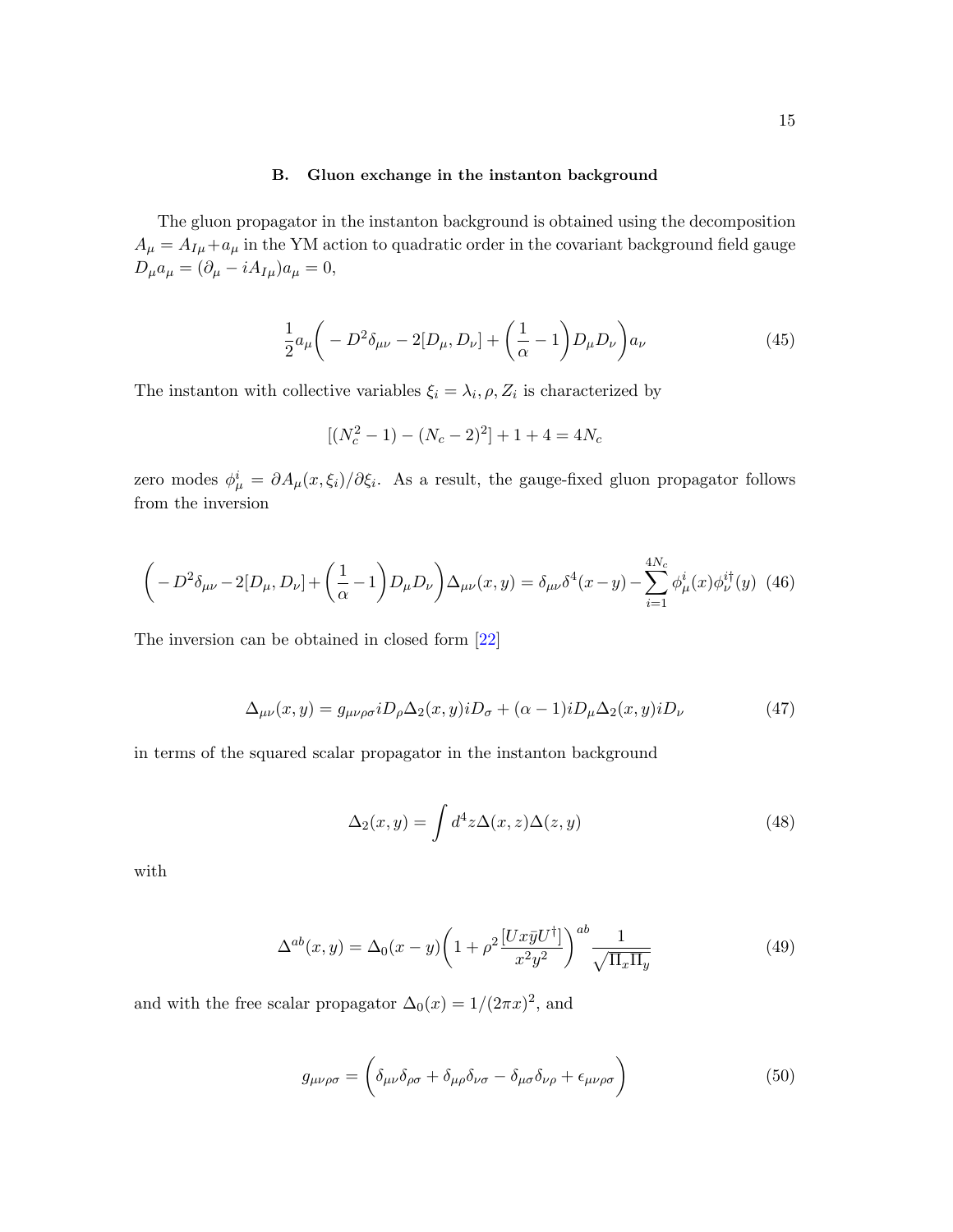### C. Non-perturbative contribution in position space

For the unpolarized PDF, the one-loop contribution in the instanton background follows the tree level contributions in Fig. [1](#page-6-1) with an additional gluon ring through the instanton, that could attach to the pair of in-out quarks, the gauge-link or the quark-gauge link. For an estimte, consider the ring attached to the in-out quarks,

$$
\frac{n_{I+I}}{2} \int d^4 z_I \int d^4 x \, d^4 y \, \Delta_{\mu\nu}^{ab}(x, y) \overline{\chi}_R(P) i\overline{P} S(P, z_I + x) g_s T^a \overline{\sigma}_{\mu} S(x, z_I + \frac{z}{2})
$$
\n
$$
\times \overline{\sigma}^z \left[\frac{z}{2}, -\frac{z}{2}\right] I S(z_I - \frac{z}{2}, y) g_s T^b \overline{\sigma}_{\nu} S(z_I + y, P) i\overline{P} \chi_R(P)
$$
\n
$$
+ \frac{n_{I+I}}{2} \int d^4 z_I \int d^4 x \, d^4 y \, \Delta_{\mu\nu}^{ab}(x, y) \overline{\chi}_L(P) iP \overline{S}(P, z_I + x) g_s T^a \sigma_{\mu} \overline{S}(x, z_I + \frac{z}{2})
$$
\n
$$
\times \sigma^z \left[\frac{z}{2}, -\frac{z}{2}\right] I \overline{S}(z_I - \frac{z}{2}, y) g_s T^b \sigma_{\nu} S(z_I + y, P) iP \chi_L(P) \tag{51}
$$

The anti-instanton contribution follows similarly and will be added at the end.

If we set the gauge link to 1, the insertion of the gluon propagator  $(47)$  simplifies, if we note that the  $(\alpha-1)$  gauge dependent insertion drops on mass-shell. Also, the substitution

<span id="page-15-2"></span>
$$
\epsilon_{\mu\nu\rho\sigma} i D_{\rho} \Delta_2(x, y) i D_{\sigma} = \frac{1}{2} \left( F_{\mu\nu}(x) \Delta_2(x, y) + \Delta_2(x, y) F_{\mu\nu}(y) \right) \tag{52}
$$

using the self-duality of the the gauge field, vanishes after color tracing since  $F_{\mu\nu}^{aa}(x) = 0$ . Also, the contribution from the tensor part  $(\delta_{\mu\rho}\delta_{\nu\sigma} - \delta_{\mu\sigma}\delta_{\nu\rho})$  vanishes for the in-out quark on mass shell through an integration by parts. With this in mind, we now carry the remainder of the non-vanishing contributions using

$$
iD_{\rho}\Delta_2(x,y)iD_{\rho} = \Delta(x,y) = \Delta_0(x-y)\left(\frac{1}{\sqrt{\Pi_x \Pi_y}} + \mathcal{O}\left(\frac{1}{N_c}\right)\right) \tag{53}
$$

or more specifically

<span id="page-15-0"></span>
$$
\Delta_{\mu\nu}^{ab}(x,y) \to \delta^{ab}\delta_{\mu\nu}\,\Delta_0(x-y)\left(\frac{1}{\sqrt{\Pi_x \Pi_y}} + \mathcal{O}\left(\frac{1}{N_c}\right)\right) \tag{54}
$$

where the second contribution in  $(49)$  is suppressed by  $1/N_c$  after color averaging. Similarly,

<span id="page-15-1"></span>
$$
i\bar{P}S(P, z_I + x) \to e^{-iP \cdot (z_I + x)} \frac{1}{\sqrt{\Pi_x}} + \mathcal{O}\left(\frac{1}{N_c}\right)
$$
  

$$
S(P, z_I + y)i\bar{P} \to e^{+iP \cdot (z_I + y)} \frac{1}{\sqrt{\Pi_y}} + \mathcal{O}\left(\frac{1}{N_c}\right)
$$
 (55)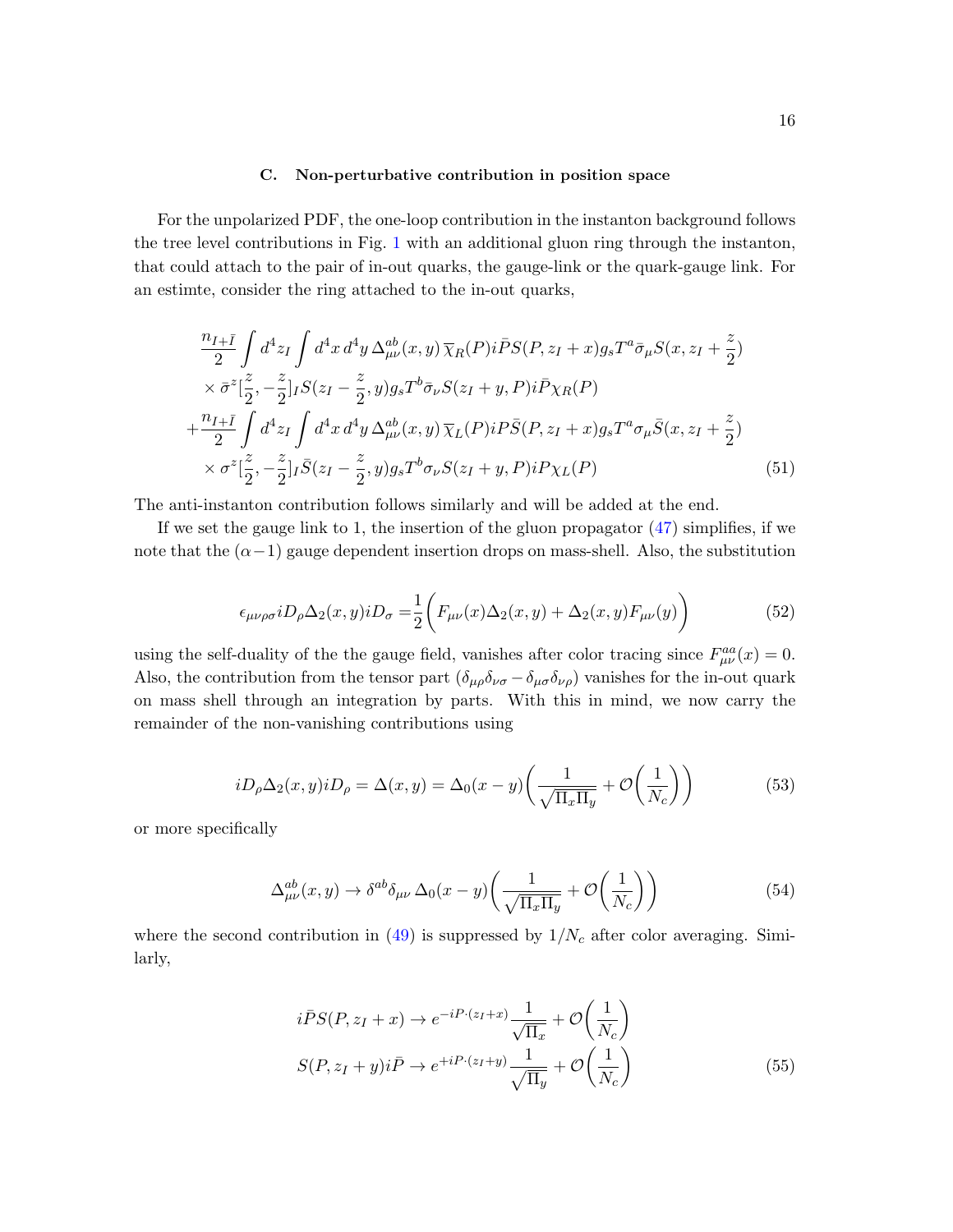for the LSZ reduced quark propagator. Throughout, we are using the short-hand notation

$$
\Pi_x = \frac{1}{1 + \frac{\rho^2}{(x - z_I)^2}} \quad \text{and} \quad \Pi_y = \frac{1}{1 + \frac{\rho^2}{(y - z_I)^2}}
$$
(56)

Inserting [\(54-](#page-15-0)[55\)](#page-15-1) into [\(51\)](#page-15-2), keeping only the leading fermion propagators in the loop in coordinate space to track the singular contribution, we obtain

$$
n_{I+\bar{I}} \frac{g_s^2 C_F}{2(2\pi^2)^3} \int d^4 z_I \, e^{-i P^z z} \int d^4 x \, d^4 y \, e^{-i P \cdot (x-y)} \\
\times \frac{1}{(x-y)^2} \frac{1}{(x-\frac{z}{2})^4} \frac{1}{(y+\frac{z}{2})^4} \text{Tr}\left(\gamma_\mu \gamma \cdot (x-\frac{z}{2}) \gamma^z \gamma \cdot (-\frac{z}{2} - y) \gamma_\mu \, \not\!\!P \right) \\
\times \left(\frac{1}{\sqrt{\Pi_x}} \frac{1}{\sqrt{\Pi_y}} \frac{1}{\sqrt{\Pi_x \Pi_y}} - 1\right) \left(\frac{1}{\sqrt{\Pi_{x-z/2}} \frac{1}{\sqrt{\Pi_{y+z/2}}}}\right) \tag{57}
$$

The free contribution for  $n_{I+\bar{I}} \to 1$  and  $\rho \to 0$  is subtracted, as it amounts to the one-loop perturbative contribution evaluated earlier. Using the same change of variables as in [\(37\)](#page-12-2), shifting the  $z_I$  integration variable,

$$
x - z_I \to x + \frac{r}{2} + \frac{z}{2} - z_I \to + \frac{r}{2} + \frac{z}{2} - z_I \equiv +(R_z - z_I)
$$
  
\n
$$
y - z_I \to x - \frac{r}{2} - \frac{z}{2} - z_I \to - \frac{r}{2} - \frac{z}{2} - z_I \equiv -(R_z + z_I)
$$
 (58)

with  $R_z = (r + z)/2$ , and

$$
x - \frac{z}{2} - z_I \to x + \frac{r}{2} - z_I \to + \frac{r}{2} - z_I \equiv +(R - z_I)
$$
  
\n
$$
y + \frac{z}{2} - z_I \to x - \frac{r}{2} - z_I \to -\frac{r}{2} - z_I \equiv -(R + z_I)
$$
 (59)

with  $R = r/2$ , and carrying the x-integration as in  $(37-40)$  $(37-40)$  we obtain

$$
-\frac{g_s^2 C_F n_{I+\bar{I}} \rho^4}{2\pi^3} e^{-iP^z z} \int d^4 r e^{-iP \cdot r} \frac{-ir^4 r^z + (r^4)^2 + r_\perp^2}{r^4 (r+z)^2} \mathbf{F}(R_z, R) \tag{60}
$$

The dimensionless instanton induced form factor in coordinate space is

$$
\mathbf{F}(R_z, R) = \int \frac{d^4 z_I}{\rho^4} \left( \frac{1}{\sqrt{\Pi_{+R_z}}} \frac{1}{\sqrt{\Pi_{-R_z}}} \frac{1}{\sqrt{\Pi_{+R_z} \Pi_{-R_z}}} - 1 \right) \frac{1}{\sqrt{\Pi_{+R}}} \frac{1}{\sqrt{\Pi_{-R}}} \tag{61}
$$

After a Feynman parametrization similar to [\(41\)](#page-13-3), we finally get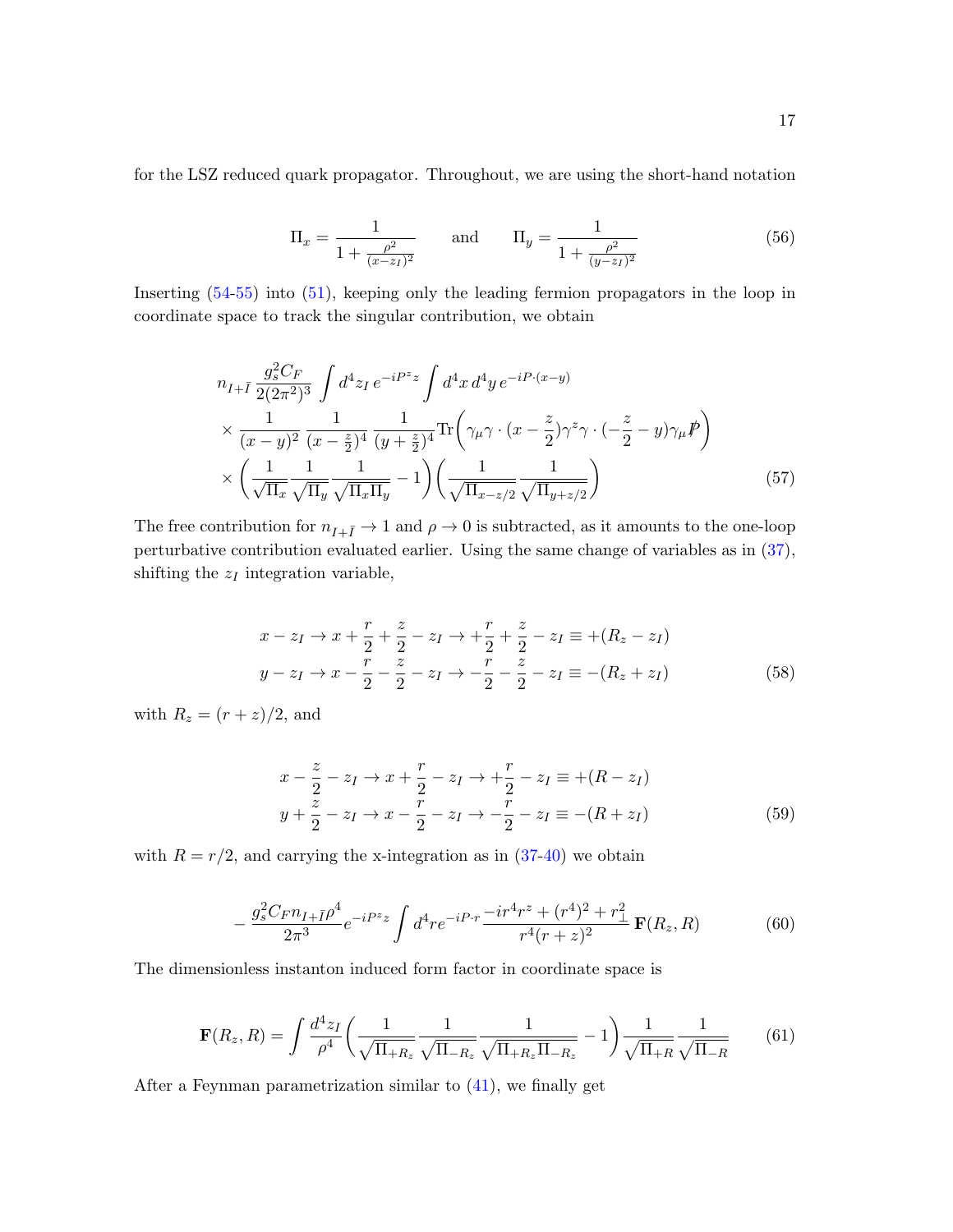<span id="page-17-1"></span>
$$
-\frac{2g_s^2C_F\kappa}{\pi^5}\int_0^1 dt(1-t)e^{iP^ztz}\int d^4re^{-iP\cdot r}\frac{-ir^4r^z+(r^4)^2+r_\perp^2}{(r^2+t(1-t)z^2)^3}\mathbf{F}(R_z,R)
$$
(62)

with the diluteness factor  $\kappa = \pi^2 \rho^4 n_{I+\bar{I}}$ . For  $r, z \to 0$ , the integral in [\(62\)](#page-17-1) diverges logarithmically as in the one-loop perturbative case [\(42\)](#page-13-4) but with a non-perturbative pre-factor

$$
2 \times \left( -\frac{2g_s^2 C_F \kappa}{\pi^5} \right) \left( -\frac{2\pi^3}{\sqrt{\kappa}} \right) \int_0^1 dt (1-t) e^{iP^z t z} \int d^4 r e^{-iP \cdot r} \frac{-ir^4 r^2 + (r^4)^2 + r_\perp^2}{(r^2 + t(1-t)z^2)^3} \tag{63}
$$

with the extra factor of 2 accounting for the anti-instanton contribution, after using  $(|z_I| \leq$ L)

$$
\mathbf{F}(0,0) = \int d^4z \left(\frac{1}{(1+1/z^2)^2} - 1\right) \frac{1}{(1+1/z^2)} \approx -\frac{2\pi^3}{\sqrt{\kappa}}\tag{64}
$$

### D. Matching kernel and trans-series

To one-loop, the contribution of the instanton to the matching kernel amounts to a shift in the perturbative pre-factor by

<span id="page-17-2"></span>
$$
-\frac{\alpha_s C_F}{\pi^2} \to -\frac{\alpha_s C_F}{\pi^2} \left(1 - 32\pi\sqrt{\kappa}\right) \tag{65}
$$

The matching kernel coefficient develops into a trans-series [\[25\]](#page-23-14) since at weak coupling  $\sqrt{\kappa} \sim e^{-\pi/\alpha_s}$ . As we noted earlier, cooled lattice simulations of the QCD vacuum suggest  $\kappa \approx 1/10$  (regime of chiral symmetry breaking with large size instantons [\[15\]](#page-23-4)) and  $\kappa \approx 1$ (regime of short distance physics with small size instantons [\[16\]](#page-23-5)). For both estimates, the small size instanton contribution in  $(65)$  is sizable in comparison to the perturbative one. It should be included when matching the quasi-PDF to the PDF in current lattice simulations.

### <span id="page-17-0"></span>VI. CONCLUSIONS

Cooled lattice gauge configurations display strongly inhomogeneous instanton and antiinstanton configurations. The dilute QCD instanton vacuum capture the essentials of these configurations. The small size instantons and anti-instantons involve strong gauge fields that contribute non-perturbatively to short distance physics without modifying the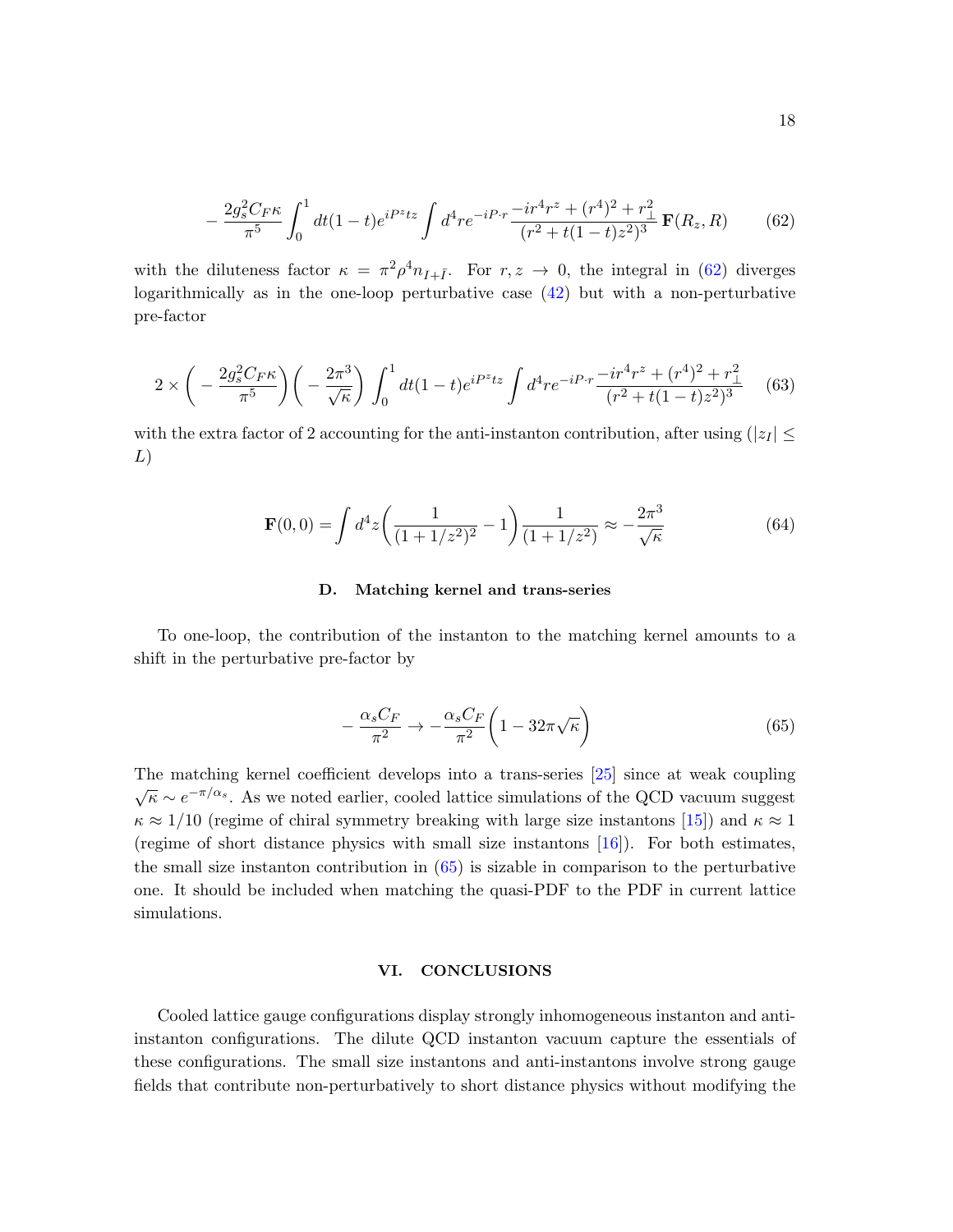essentials of the UV behavior. Using the SIA, we have shown how the instantons contribute sizably to the quark PDF in leading order. More importantly, although the matching effects is trivial at tree-level, we have found that they are part of a trans-series expansion of the matching kernel, that is dominant at one-loop. They should be considered in the current lattice extraction of the PDF's from their quasi-PDF counterparts.

We should emphasise that only the one-gluon contribution diagram has been considered, which is sufficient for our purpose of estimating the size of the effect. More detailed calculation with all diagrams included shall be provided somewhere else together with a calculation of the non-perturbative renormalization factors.

Acknowledgements This work is supported by the Office of Science, U.S. Department of Energy under Contract No. DE-FG-88ER40388.

### <span id="page-18-0"></span>Appendix A: Conventions

Following [\[20,](#page-23-9) [21,](#page-23-10) [26\]](#page-23-15), we use the short hand matrix-valued notation  $x \equiv \sigma_\mu x^\mu$  and  $\overline{x} \equiv \overline{\sigma}_{\mu} x^{\nu}$ , with the covariantized Pauli matrices in Euclidean and Minkowski space defined as

<span id="page-18-1"></span>Euclidean : 
$$
\sigma_{\mu} = (1, -i\vec{\sigma})
$$
  $\overline{\sigma}_{\mu} = (1, +i\vec{\sigma})$   $\sigma_{\mu}\overline{\sigma}_{\nu} + \sigma_{\nu}\overline{\sigma}_{\mu} = 2\eta_{\mu\nu}$   
Minkowski :  $\sigma_{\mu} = (1, -\vec{\sigma})$   $\overline{\sigma}_{\mu} = (1, +\vec{\sigma})$   $\sigma_{\mu}\overline{\sigma}_{\nu} + \sigma_{\nu}\overline{\sigma}_{\mu} = 2g_{\mu\nu}$ 

with metric  $g^{\mu\nu} = (+, -, -, -), \eta^{\mu\nu} = \delta^{\mu\nu}$ , and satisfying the identities

$$
\sigma^{\mu}\overline{\sigma}^{\nu} - \sigma^{\nu}\overline{\sigma}^{\mu} = 2i\overline{\eta}^{a\mu\nu}\tau^{a} \qquad \qquad \overline{\sigma}^{\mu}\sigma^{\nu} - \overline{\sigma}^{\nu}\sigma^{\mu} = 2i\eta^{a\mu\nu}\tau^{a} \qquad (A1)
$$

with the *η*-tHooft symbol. The spinor indices are  $\alpha, \beta = 1, 2$ , and the color indices are  $i, j = 1, 2, ... N_c.$ 

Our conventions for the  $\gamma^5$  matrix in Euclidean and Minkowski space are respectively

$$
\gamma_E^5 = \begin{pmatrix} -1 & 0 \\ 0 & 1 \end{pmatrix} \qquad \qquad \gamma_M^5 = \begin{pmatrix} 1 & 0 \\ 0 & -1 \end{pmatrix} \tag{A2}
$$

In Weyl notations, the Euclidean Dirac spinor reads

$$
\Psi(x) = \begin{pmatrix} K_{\alpha}^{i}(x) \\ \phi_{i}^{\alpha}(x) \end{pmatrix} \qquad \Psi^{\dagger}(x) = (K_{i}^{\dagger \alpha}(x), \phi_{\alpha}^{\dagger i}(x)) \equiv (\overline{\phi}_{i}^{\alpha}(x), \overline{K}_{\alpha}^{i}(x)) \tag{A3}
$$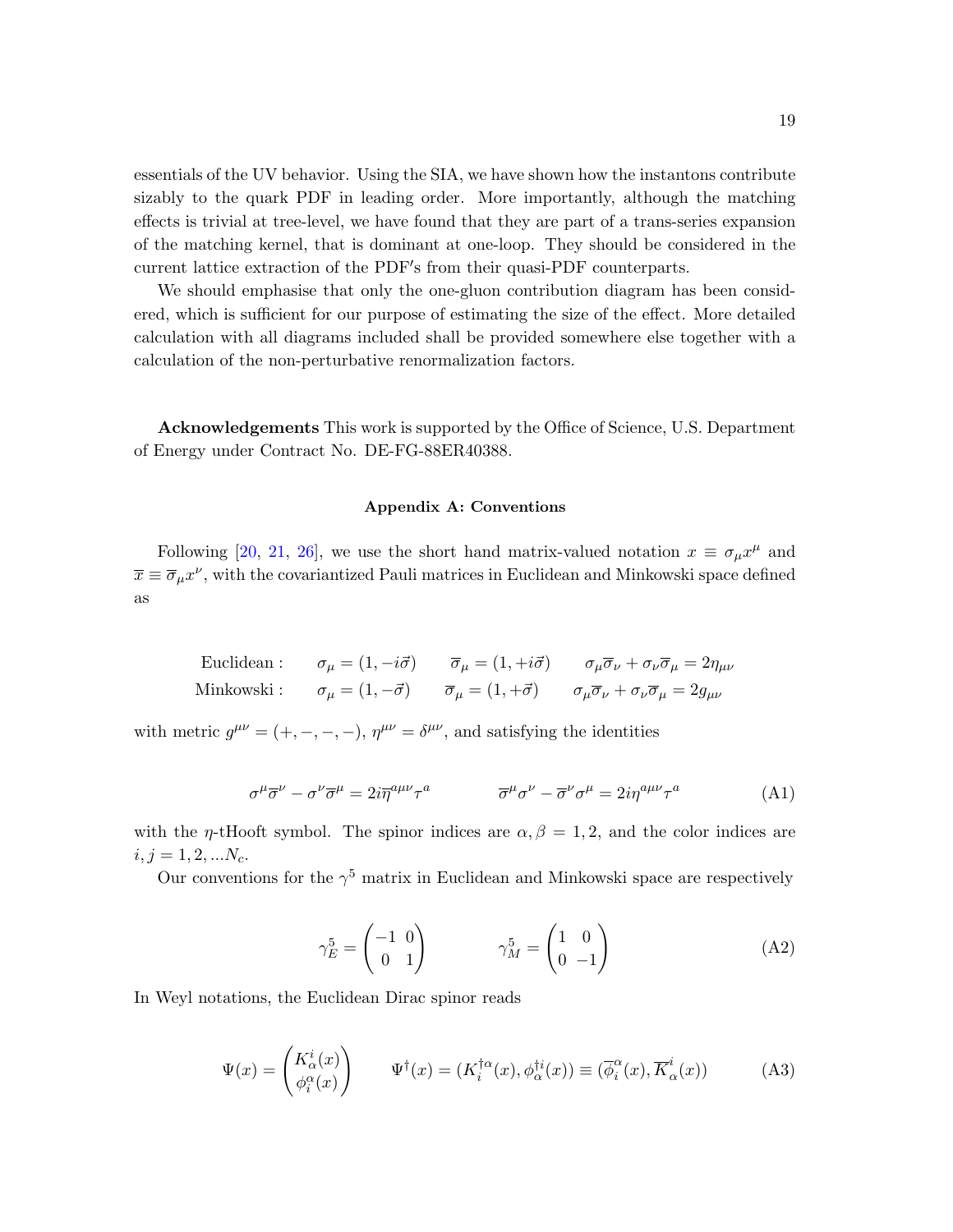The Euclidean fermionic action splits into left K and right  $\phi$  copies

$$
\overline{K}\sigma \cdot (\partial - igA)K + \overline{\phi}\,\overline{\sigma} \cdot (\partial - igA)\phi \tag{A4}
$$

with  $\overline{K} = \phi^{\dagger}$  and  $\overline{\phi} = K^{\dagger}$  using

$$
\gamma_E^{\mu} = \begin{pmatrix} 0 & \bar{\sigma}_E^{\mu} \\ \sigma_E^{\mu} & 0 \end{pmatrix} \qquad \gamma_M^{\mu} = \begin{pmatrix} 0 & \bar{\sigma}_M^{\mu} \\ \sigma_M^{\mu} & 0 \end{pmatrix} \tag{A5}
$$

## <span id="page-19-0"></span>Appendix B: Fermionic zero modes

The instanton admits a left-handed zero mode  $K^i_\alpha(x)$  satisfying  $\sigma \cdot D K = 0$ , and the anti-instanton a right-handed zero mode  $\phi_i^{\alpha}(x)$  satisfying  $\overline{\sigma} \cdot D \phi = 0$ , which are eigenstates of  $(1 \pm \gamma_E^5)/2$ , and conjugate of each other. In terms of the Euclidean Weyl spinors, the instanton zero mode and its conjugate are

$$
K_{\alpha}^{i}(x) = \frac{\rho^{\frac{3}{2}}}{\pi x^{4}} \frac{(\overline{x} \epsilon U)^{i}_{\alpha}}{\Pi_{\overline{x}}^{\frac{3}{2}}} = \frac{2\pi\rho^{\frac{3}{2}}}{\Pi_{\overline{x}}^{\frac{3}{2}}} (\overline{S}_{0}(x) \epsilon U)^{i}_{\alpha}
$$

$$
K_{i}^{\dagger\alpha}(x) = \frac{\rho^{\frac{3}{2}}}{\pi x^{4}} \frac{(U^{\dagger}\epsilon x)^{\alpha}_{i}}{x^{4}\Pi_{\overline{x}}^{\frac{3}{2}}} = \frac{2\pi\rho^{\frac{3}{2}}}{\Pi_{\overline{x}}^{\frac{3}{2}}} (U^{\dagger}\epsilon S_{0}(x))_{i}^{\alpha} \equiv \overline{\phi}_{i}^{\alpha}(x)
$$
(B1)

Here  $\epsilon$  is the antisymmetric spin 2-tensor with the normalization  $\epsilon_{\alpha\sigma}\epsilon^{\sigma\beta}=\delta_{\alpha}^{\beta}$ , and

$$
\Pi_x = 1 + \frac{\rho^2}{x^2} \qquad S_0(x) = \frac{x}{2\pi^2 x^4} \qquad \overline{S}_0(x) = \frac{\overline{x}}{2\pi^2 x^4}
$$
(B2)

with  $S_0(x)$  the free massless quark propagator. The zero modes are normalized to  $\rho$ ,

$$
\int d^4x K^{\dagger}(x)K(x) = \rho \qquad \qquad \int d^4x \, \phi^{\dagger}(x)\phi(x) = \rho \qquad (B3)
$$

For the free Dirac spinors we will use the notation  $\chi(k) = \chi_R(k) + \chi_L(k)$  (with Minkowski labeling) as the sum of free Weyl spinors, that satisfy

$$
\mathcal{K}\chi(k) = \mathcal{K}\begin{pmatrix} \chi_R(k) \\ \chi_L(k) \end{pmatrix} = \begin{pmatrix} 0 & \overline{k} \\ k & 0 \end{pmatrix} \begin{pmatrix} \chi_R(k) \\ \chi_L(k) \end{pmatrix} = \begin{pmatrix} \overline{k}\chi_L(k) \\ k\chi_R(k) \end{pmatrix} = 0
$$
 (B4)

with the free-wave ortho-normalizations

$$
\chi_{L,R}(k)\chi_{L,R}^{\dagger}(k) = k, \overline{k} \qquad \chi_{L,R}^{\dagger}(k)\chi_{R,L}(k) = 0 \tag{B5}
$$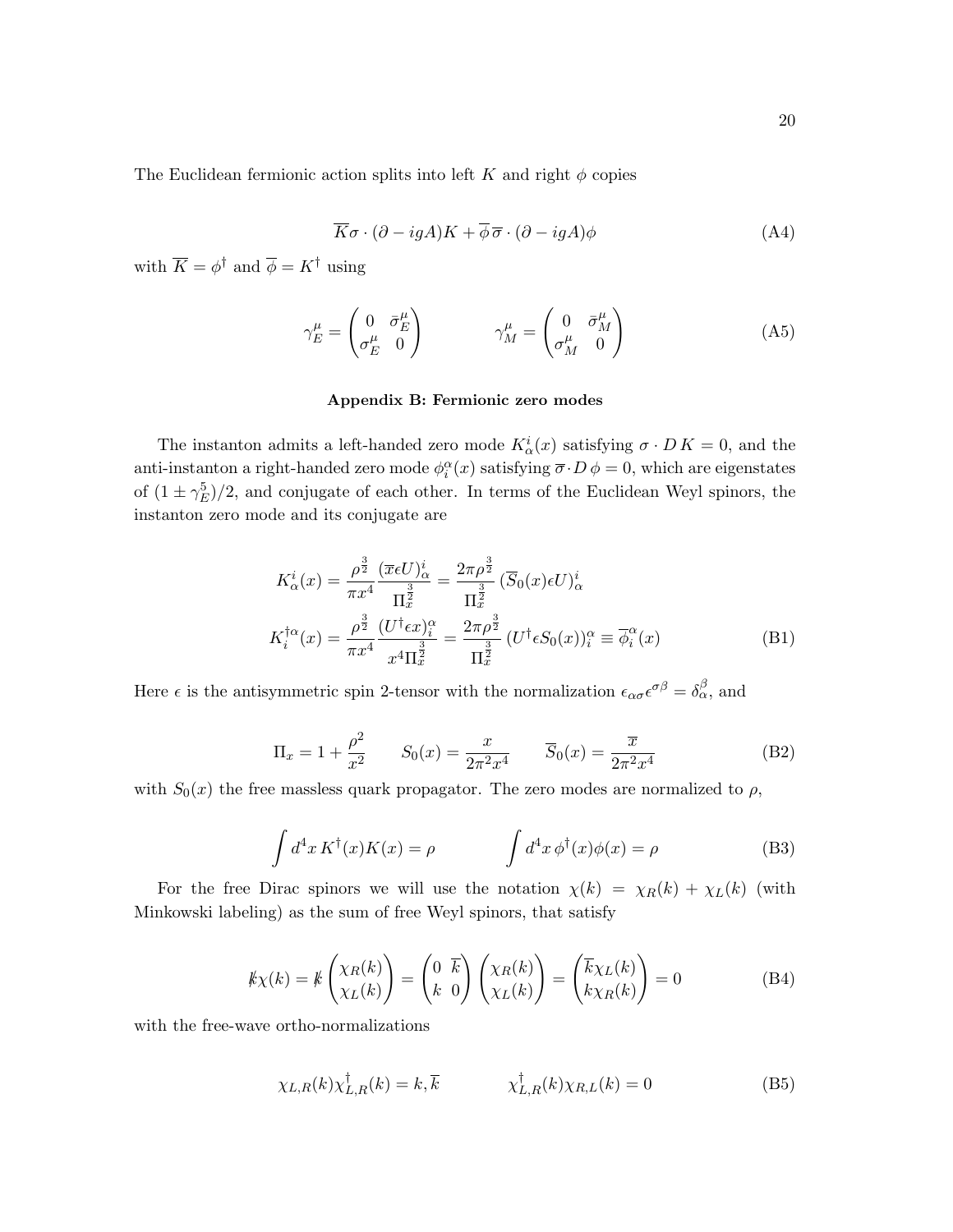### <span id="page-20-2"></span><span id="page-20-1"></span>Appendix C: Details of the large time limit

In this Appendix we show how the large time limit in [\(9\)](#page-4-1) can be taken. One can see that [\(9\)](#page-4-1) consists of several contributions as in [\(5\)](#page-3-0), with the last and more involved contribution

$$
\int d^3 \vec{y} e^{-i\vec{p}\cdot\vec{y}} \frac{(x\bar{y} - y^2)}{(x - y)^2 y^2} = \int d^3 \vec{y} e^{-i\vec{p}\cdot\vec{y}} \frac{(x\bar{y})}{(x - y)^2 y^2} - \int d^3 \vec{y} e^{-i\vec{p}\cdot\vec{y}} \frac{1}{(x - y)^2} , \qquad (C1)
$$

with  $y = (-T, \vec{y})$  and  $x = (T_1, \vec{x})$ . Note that  $1/\Pi_y^{\frac{1}{2}}$  asymptotes 1 at large T. The second contribution in [\(C1\)](#page-20-2) is the free scalar propagator and is readily integrated as detailed in the siummary integrals below. The first contribution can be integrated through a Feynman parametrization followed by a change of variable  $\vec{y} = t\vec{x} + \vec{z}$ , to give

$$
x \int_0^1 dt \int d^3 \vec{z} e^{-i\vec{p}\cdot\vec{z} - it\vec{p}\cdot\vec{x}} \frac{-T + it\vec{\sigma}\cdot\vec{x} + i\vec{\sigma}\cdot\vec{z}}{(\vec{z}^2 + (T + tT_1)^2 + (t - t^2)\vec{x}^2)^2}
$$
  
\n
$$
= \pi^2 x \int_0^1 dt (-T + it\vec{\sigma}\cdot\vec{x} - \sigma\cdot\vec{\nabla}_{\vec{p}}) \frac{e^{-|\vec{p}| \sqrt{(T + tT_1)^2 + (t - t^2)\vec{x}^2}}}{\sqrt{(T + tT_1)^2 + (t - t^2)\vec{x}^2}}
$$
  
\n
$$
\to e^{-|T||\vec{p}|} \left(\frac{-|\vec{p}| + \vec{\sigma}\cdot\vec{p}}{|\vec{p}|}\pi^2 x \int_0^1 dt e^{-t|\vec{p}|T_1 - it\vec{p}\cdot\vec{x}} + \mathcal{O}\left(\frac{1}{|T|}\right)\right).
$$
 (C2)

Similarly, consider the left reduction of  $\overline{S}$ 

<span id="page-20-0"></span>
$$
\lim_{T \to \infty} \int d^3 \vec{x} \vec{S}(T, \vec{x}; y) e^{i \vec{p} \cdot \vec{x}} \tag{C3}
$$

which consists also of several contributions in [\(5\)](#page-3-0). The last and involved contribution

$$
\int d^3 \vec{y} e^{i\vec{p}\cdot\vec{y}} \frac{y \bar{\sigma}^\mu (y-x)}{(y^2)^2 (y-x)^2} , \qquad (C4)
$$

can be unwound and evaluated through a Feynman parametrization

$$
2\int (1-t)dt \int d^3\vec{z}e^{i\vec{p}\cdot\vec{z}+it\vec{p}\cdot\vec{x}} \frac{(T-i\vec{\sigma}\cdot\vec{z}-it\vec{\sigma}\cdot\vec{x})\bar{\sigma}^{\mu}(T-T_1-i\vec{\sigma}\cdot\vec{z}+i(1-t)\vec{\sigma}\cdot\vec{x})}{(\vec{z}^2+(T-tT_1)^2+(t-t^2)\vec{x}^2)^3} \rightarrow e^{-|T||\vec{p}|}\frac{\pi^2|\vec{p}|}{2}(1+\frac{\vec{\sigma}\cdot\vec{p}}{|\vec{p}|})\bar{\sigma}^{\mu}(1+\frac{\vec{\sigma}\cdot\vec{p}}{|\vec{p}|})\int_0^1 dt(1-t)e^{T_1t|\vec{p}|+it\vec{p}\cdot\vec{x}} \qquad (C5)
$$

at large T. Finally, we consider last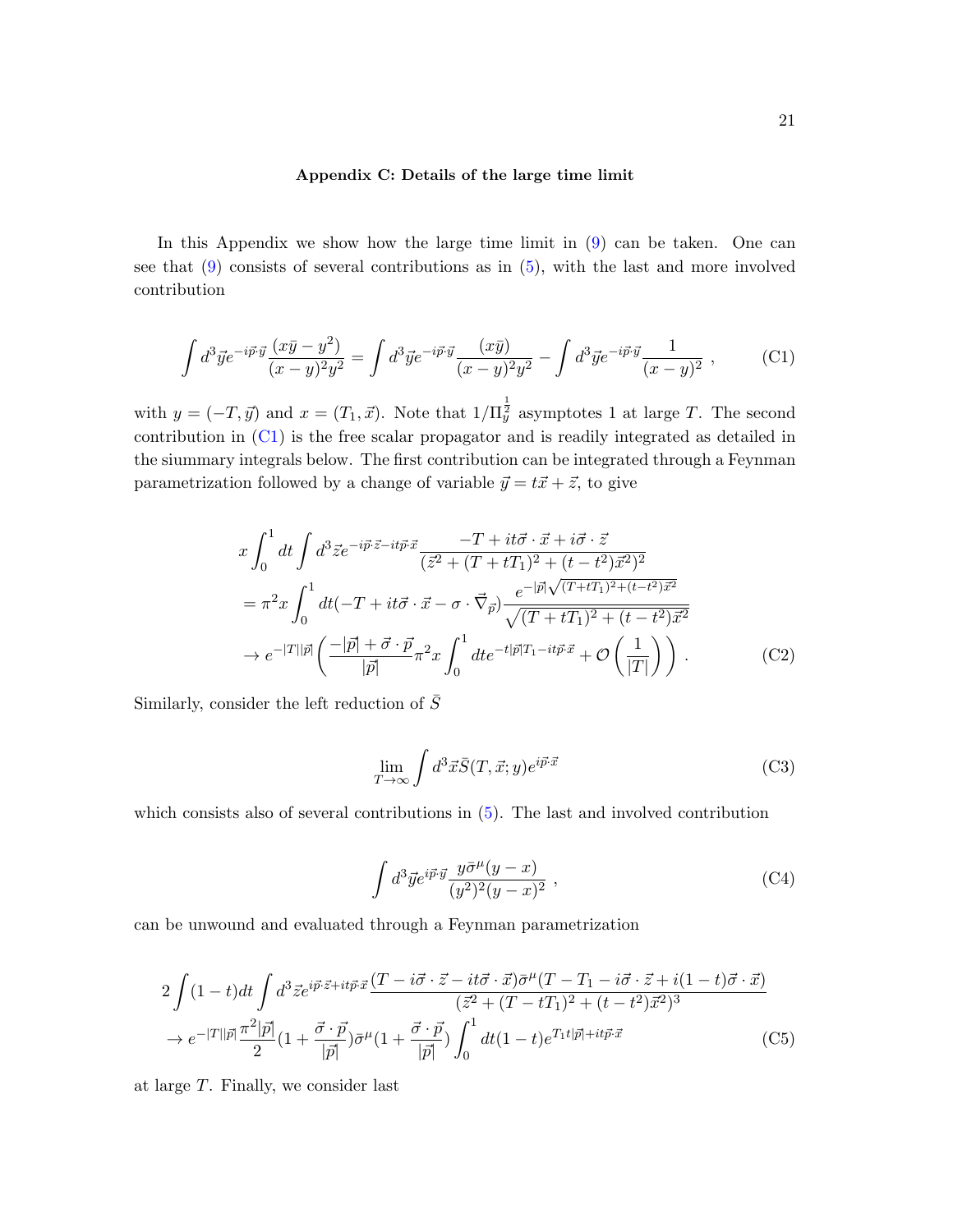<span id="page-21-0"></span>
$$
\int d^3 \vec{y} e^{i\vec{p}\cdot\vec{y}} \frac{(\bar{y}-\bar{x}) U y \bar{x} U^{\dagger}}{(y-x)^4 y^2} . \tag{C6}
$$

A rerun of the preceding arguments give

$$
e^{-|T||\vec{p}|}\frac{\pi^2|\vec{p}|}{2}(1-\frac{\vec{\sigma}\cdot\vec{p}}{|\vec{p}|})U(1+\frac{\vec{\sigma}\cdot\vec{p}}{|\vec{p}|})\bar{x}U^{\dagger}\int_0^1dtt e^{T_1t|\vec{p}|+it\vec{p}\cdot\vec{x}}\tag{C7}
$$

at large T.

We now note that the free propagators at large  $T$  read

$$
\int d^3 \vec{y} e^{i\vec{p}\cdot\vec{y}} \frac{\bar{y} - \bar{x}}{2\pi^2 (y - x)^4} \to \frac{e^{-|T||\vec{p}|}}{2} (1 - \frac{\vec{\sigma} \cdot \vec{p}}{|\vec{p}|}) e^{T_1|\vec{p}| + i\vec{p}\cdot\vec{x}} \tag{C8}
$$

$$
\int d^3 \vec{y} e^{-i\vec{p}\cdot\vec{y}} \frac{\bar{x} - \bar{y}}{2\pi^2 (y - x)^4} \rightarrow \frac{e^{-|T||\vec{p}|}}{2} (1 - \frac{\vec{\sigma} \cdot \vec{p}}{|\vec{p}|}) e^{-T_1 |\vec{p}| - i\vec{p}\cdot\vec{x}} \tag{C9}
$$

$$
\int d^3 \vec{y} e^{-i\vec{p}\cdot\vec{y}} \frac{1}{(x-y)^2} \to \frac{2\pi^2}{|\vec{p}|} e^{-T_1|\vec{p}|-i\vec{p}\cdot\vec{x}} \tag{C10}
$$

qpdf1 unpolarized

# <span id="page-21-1"></span>Appendix D: All terms for the quasi-PDF

Here, we list all the contributions to the quasi-PDF discussed in section [IV A](#page-7-2) for completeness. All the contributions to the quasi-PDF at  $z = 0$  are

$$
A = \text{tr}\mathcal{P}_{+}\sigma^{z}\mathcal{P}_{+}\text{tr}_{c}\left(\frac{1}{4}(\frac{1}{\sqrt{\Pi_{I}}} - 1)^{2} - \frac{\rho^{2}}{8x_{I}^{2}N_{c}}P^{z}(\mathcal{P}_{-}\bar{x}_{I}I_{+}^{1} - x_{I}\mathcal{P}_{+}I_{-}^{1})\frac{1}{\Pi_{I}}\right)
$$
(D1)

$$
B = -\text{tr}\mathcal{P}_+\sigma^z \bar{\sigma}_{\mu} \text{tr}_c x_I \bar{\sigma}_{\mu} x_I \mathcal{P}_+ I - \frac{\rho^2}{8N_c x_I^4 \Pi_I^2}
$$
(D2)

$$
C = \text{tr} \mathcal{P}_{+} \sigma^{z} \bar{\sigma}_{\mu} \text{tr}_{c} x_{I} \bar{\sigma}_{\mu} \frac{\rho^{2}}{4N_{c} x_{I}^{4} p^{z} \Pi_{I}^{2}} \tag{D3}
$$

$$
D = \text{tr}\mathcal{P}_+ \sigma^z \bar{\sigma}_{\mu} \text{tr}_c \mathcal{P}_- \bar{x}_I x_I \sigma^{\mu} \frac{\rho^4}{8N_c x_I^6 \Pi_I^2} I_+^1 \tag{D4}
$$

$$
E = -\text{tr}\bar{\sigma}^{\mu}\sigma^z \mathcal{P}_+ \text{tr}_c \mathcal{P}_- \sigma_\mu \mathcal{P}_- \bar{x}_I p^z \frac{\rho^2}{8N_c x_I^2 \Pi_x} I_+\tag{D5}
$$

$$
F = -\text{tr}\bar{\sigma}^{\mu}\sigma^{z}\bar{\sigma}_{\mu'}\text{tr}_{c}P_{-}\sigma_{\mu}P_{-}\bar{x}_{I}x_{I}\sigma^{\mu'}\frac{\rho^{4}}{16N_{c}x_{I}^{6}\Pi_{I}^{2}}I_{+} \tag{D6}
$$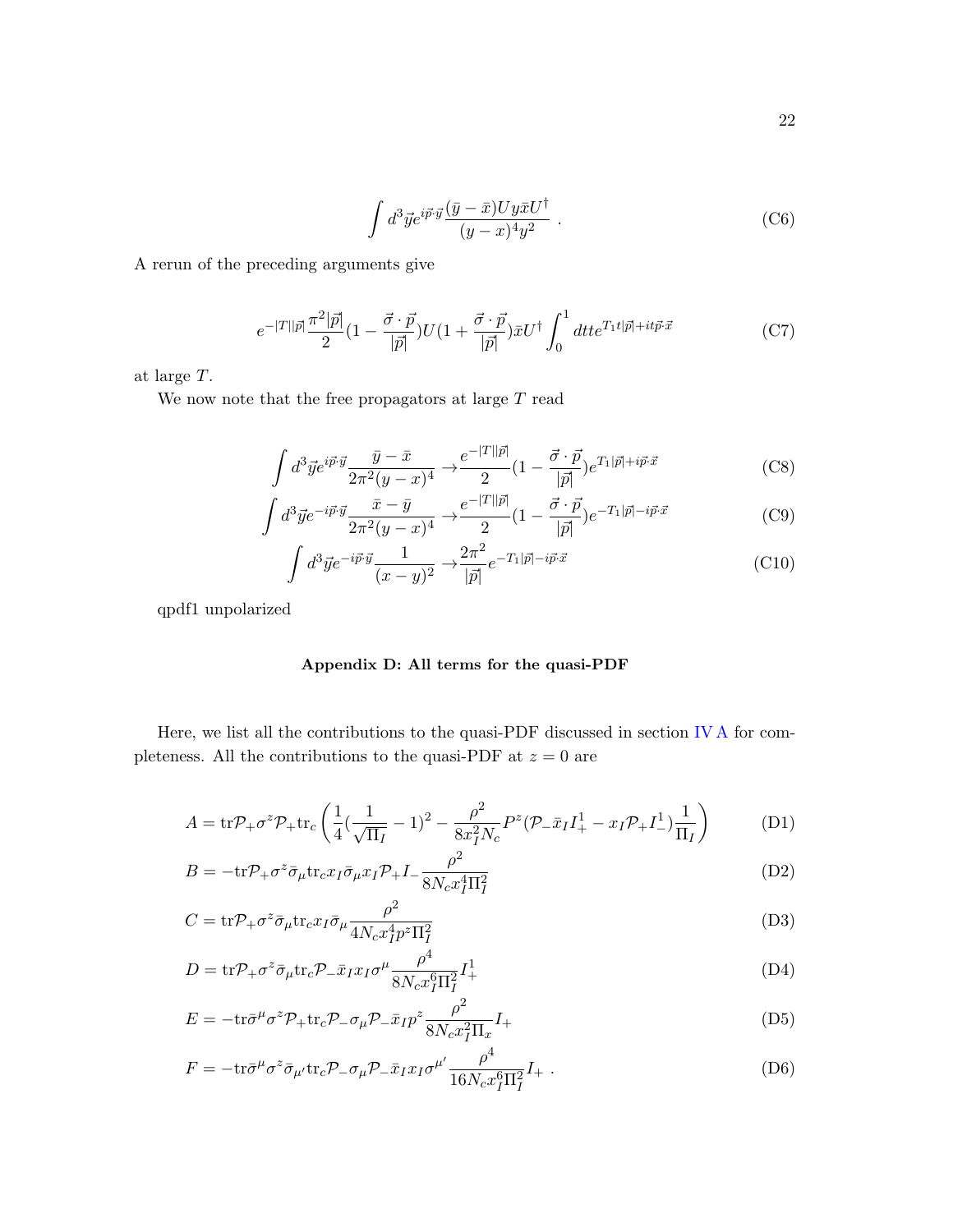Similarly, the full five contributions to the quasi-PDF at  $z \neq 0$  are

$$
B = -\text{tr}\mathcal{P}_+\sigma^z \bar{\sigma}_{\mu}\text{tr}_c x_I^+ \bar{\sigma}_{\mu} x_I^- \mathcal{P}_+ I_- \frac{\rho^2}{8N_c(x_I^-)^4 \sqrt{\Pi_I^+( \Pi_I^-)^{\frac{3}{2}}}}
$$
(D7)

$$
C = \text{tr}\mathcal{P}_+ \sigma^z \bar{\sigma}_{\mu} \text{tr}_c x_I^- \bar{\sigma}_{\mu} \frac{\rho^2}{4N_c(x_I^-)^4 \sqrt{\Pi_I^+} (\Pi_I^-)^{\frac{3}{2}}} \tag{D8}
$$

$$
D = \text{tr} \mathcal{P}_{+} \sigma^{z} \bar{\sigma}_{\mu} \text{tr}_{c} \mathcal{P}_{-} \bar{x}_{I}^{+} x_{I}^{-} \sigma^{\mu} \frac{\rho^{4}}{8N_{c}(x_{I}^{+})^{2}(x_{I}^{-})^{4} \sqrt{\Pi_{I}^{+}} (\Pi_{I}^{-})^{\frac{3}{2}}} I_{+}^{1}
$$
(D9)

$$
E = -\text{tr}\bar{\sigma}^{\mu}\sigma^z \mathcal{P}_{+}\text{tr}_c \mathcal{P}_{-}\sigma_{\mu} \mathcal{P}_{-}\bar{x}_I^+ p^z \frac{\rho^2}{8N_c(x_I^+)^2 \sqrt{\Pi_I^+ \Pi_I^-}} I_+ \tag{D10}
$$

$$
F = -\text{tr}\bar{\sigma}^{\mu}\sigma^{z}\bar{\sigma}_{\mu'}\text{tr}_{c}P_{-}\sigma_{\mu}P_{-}\bar{x}_{I}^{+}x_{I}^{-}\sigma^{\mu'}\frac{\rho^{4}}{16N_{c}(x_{I}^{+})^{2}(x_{I}^{-})^{4}\sqrt{\Pi_{I}^{+}}(\Pi_{I}^{-})^{\frac{3}{2}}}I_{+}.
$$
 (D11)

In section [IV A](#page-7-2) and for the purpose of estimating the speed of convergence of the quasi-PDF to the PDF in the large  $P^z$  limit, we have only considered the contribution corresponding to the terms in A.

- <span id="page-22-0"></span>[1] X. Ji, [Phys. Rev. Lett.](http://dx.doi.org/10.1103/PhysRevLett.110.262002) 110, 262002 (2013), [arXiv:1305.1539 \[hep-ph\].](http://arxiv.org/abs/1305.1539)
- <span id="page-22-1"></span>[2] J.-H. Zhang, J.-W. Chen, X. Ji, L. Jin, and H.-W. Lin, Phys. Rev. D 95[, 094514 \(2017\),](http://dx.doi.org/ 10.1103/PhysRevD.95.094514) [arXiv:1702.00008 \[hep-lat\].](http://arxiv.org/abs/1702.00008)
- [3] X. Ji, A. Schäfer, X. Xiong, and J.-H. Zhang, Phys. Rev. D 92[, 014039 \(2015\),](http://dx.doi.org/ 10.1103/PhysRevD.92.014039) [arXiv:1506.00248 \[hep-ph\].](http://arxiv.org/abs/1506.00248)
- [4] G. S. Bali, V. M. Braun, B. Gläßle, M. Göckeler, M. Gruber, F. Hutzler, P. Korcyl, A. Schäfer, P. Wein, and J.-H. Zhang, Phys. Rev. D 98[, 094507 \(2018\),](http://dx.doi.org/10.1103/PhysRevD.98.094507) [arXiv:1807.06671 \[hep-lat\].](http://arxiv.org/abs/1807.06671)
- [5] C. Alexandrou, K. Cichy, M. Constantinou, K. Jansen, A. Scapellato, and F. Steffens, [Phys.](http://dx.doi.org/ 10.1103/PhysRevD.98.091503) Rev. D 98[, 091503 \(2018\),](http://dx.doi.org/ 10.1103/PhysRevD.98.091503) [arXiv:1807.00232 \[hep-lat\].](http://arxiv.org/abs/1807.00232)
- [6] T. Izubuchi, L. Jin, C. Kallidonis, N. Karthik, S. Mukherjee, P. Petreczky, C. Shugert, and S. Syritsyn, Phys. Rev. D 100[, 034516 \(2019\),](http://dx.doi.org/ 10.1103/PhysRevD.100.034516) [arXiv:1905.06349 \[hep-lat\].](http://arxiv.org/abs/1905.06349)
- <span id="page-22-2"></span>[7] T. Izubuchi, X. Ji, L. Jin, I. W. Stewart, and Y. Zhao, Phys. Rev. D 98[, 056004 \(2018\),](http://dx.doi.org/ 10.1103/PhysRevD.98.056004) [arXiv:1801.03917 \[hep-ph\].](http://arxiv.org/abs/1801.03917)
- <span id="page-22-3"></span>[8] X. Ji, Y. Liu, and I. Zahed, Phys. Rev. D 99[, 054008 \(2019\),](http://dx.doi.org/10.1103/PhysRevD.99.054008) [arXiv:1807.07528 \[hep-ph\].](http://arxiv.org/abs/1807.07528)
- <span id="page-22-4"></span>[9] A. V. Radyushkin, Phys. Rev. D 95[, 056020 \(2017\),](http://dx.doi.org/10.1103/PhysRevD.95.056020) [arXiv:1701.02688 \[hep-ph\].](http://arxiv.org/abs/1701.02688)
- <span id="page-22-5"></span>[10] Y.-Q. Ma and J.-W. Qiu, Phys. Rev. D 98[, 074021 \(2018\),](http://dx.doi.org/10.1103/PhysRevD.98.074021) [arXiv:1404.6860 \[hep-ph\].](http://arxiv.org/abs/1404.6860)